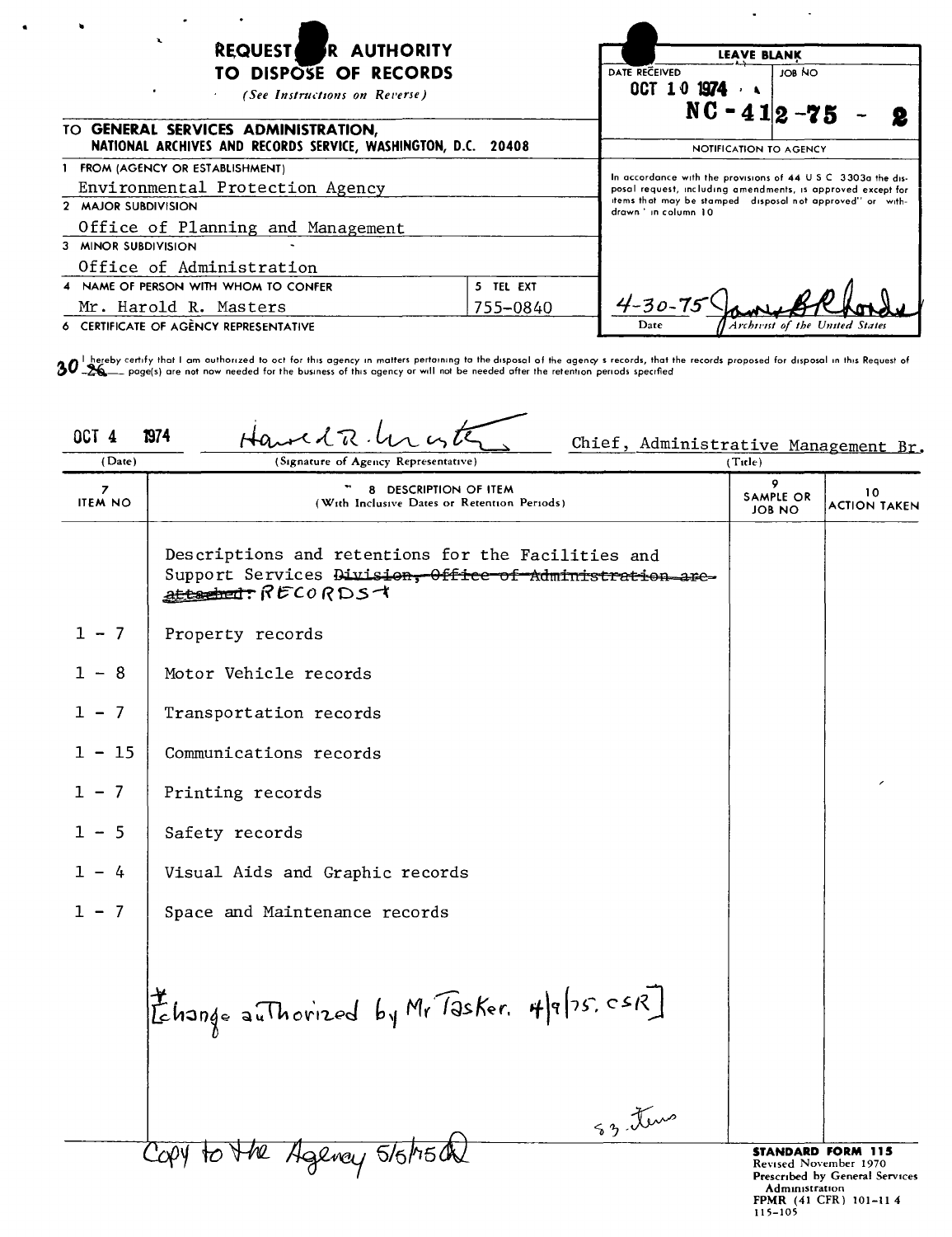| ENVIRONMENTAL & KOTECTION AGENCY | <b>MANUAL</b>      |
|----------------------------------|--------------------|
| APPENDIX B                       | RECORDS MANAGEMENT |
| RECORDS CONTROL SCHEDULES        |                    |

### PROPERTY RECORDS

 $\mathbf{I}$ 

 $\ddot{\phantom{a}}$ 

These records relate to the property functions of the Agency which include sales of real and personal property surplus to the needs of the Government, permanent real property records; other property records; reports of survey files; excess personal property reports; and real property studies.

| Item | Name and Description<br>of Record/File                                                                                                                                                                                      | Retention Period<br>and Disposition                                                             |
|------|-----------------------------------------------------------------------------------------------------------------------------------------------------------------------------------------------------------------------------|-------------------------------------------------------------------------------------------------|
| 1.   | Real Property Studies.<br>Studies<br>relating to real property together<br>with background showing inception,<br>scope, and accomplishments.                                                                                | Retention:<br>Destroy.<br>Disposition: Break file<br>when no longer needed and<br>destroy.      |
| 2.   | Case files on sales of surplus<br>personal property, comprising invi-<br>tations, bids, acceptances, lists of<br>materials, evidence of sales, and<br>related correspondence (other than<br>those turned over to receiver). |                                                                                                 |
|      | Transactions of \$10,000 or less.<br>a.                                                                                                                                                                                     | Retention: Retain 3<br>years after final pay-<br>ment.                                          |
|      |                                                                                                                                                                                                                             | Disposition: Break file<br>after final payment.<br>Keep in office for 3<br>years, then destroy. |
|      | b. Transactions of more than<br>\$10,000.                                                                                                                                                                                   | Retention: Retain 6<br>years after final pay-<br>ment.                                          |
|      |                                                                                                                                                                                                                             | Disposition: Break file<br>after final payment.                                                 |

**TN** ORIGINATOR

*I* <sup>1</sup> L' \ , [) 1 \ • <sup>I</sup> I I <sup>I</sup> l ~', \' / I <sup>I</sup>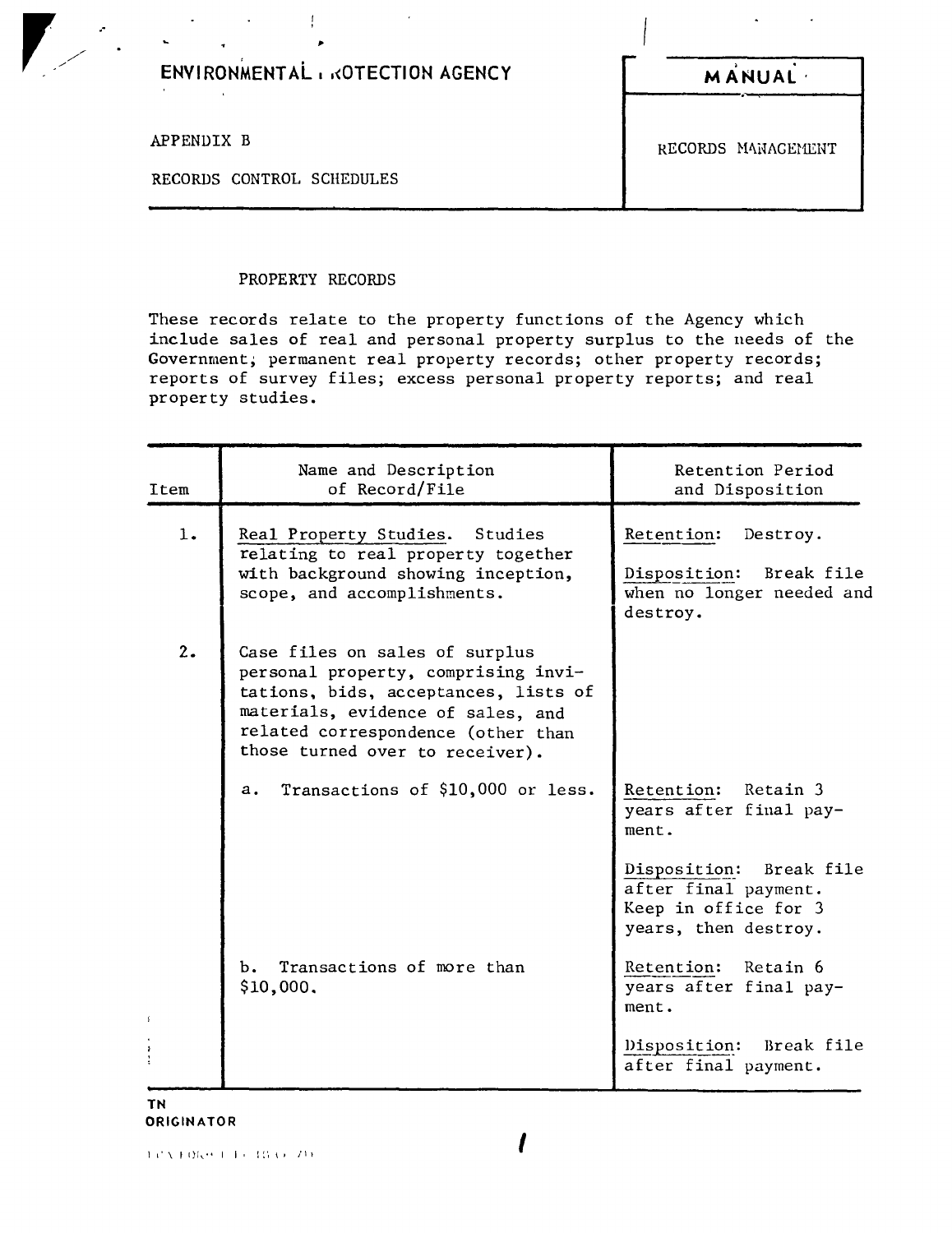. ANUAL APPENDIX B RECORDS CONTROL SCHEDULES RECORDS MANAGEMENT PROPERTY RECORDS These records relate to the property functions of the Agency which include sales of real and personal property surplus to the needs of the Government; permanent real property records; other property records; reports of survey files; excess personal property reports; and real property studies. Retention Period Name and Description of Record/File Item and Disposition  $1.$ Real Property Studies. Studies Retention: Destroy. relating to real property rogether with background papers showing Disposition: Break file inception, scope, and accomplishwhen no longer needed and destroy. ments.  $2.$ Case files on sales of surplus personal property, comprising invitations, bid's, acceptances, lists of materials, evidence of sales, and related correspondence (other than those turned over to  $receiver)$ . Retention: Retain 3 years a. Transactions of \$2,500 or after final payment. less. Disposition: Break file after final payment. Keep in office for 3 vears, then destrov. TN

بياء المحافظ والأناب

**NEW PRODUCTS**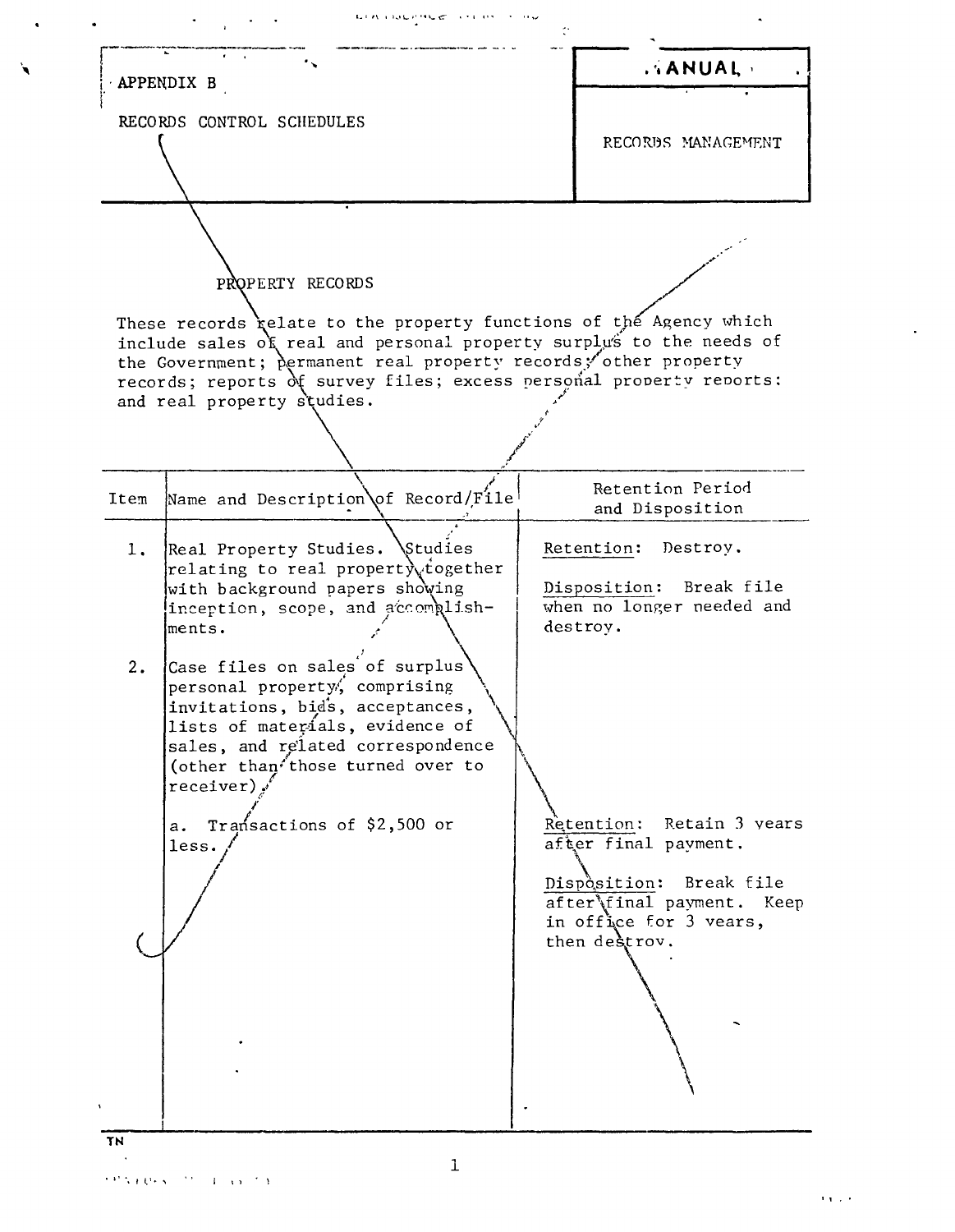|  | MANUAL |  |
|--|--------|--|

 $\bar{z}$ 

 $\mathcal{A}^{\pm}$ 

RECORDS MANAGEMENT

## APPENDIX B

 $\mathbb{Z}^2$ 

RECORDS CONTROL SCHEDULES

| Item | Name and Description<br>of Record/File                                                                                                    | Retention Period<br>and Disposition                                                                                                                                                       |
|------|-------------------------------------------------------------------------------------------------------------------------------------------|-------------------------------------------------------------------------------------------------------------------------------------------------------------------------------------------|
|      |                                                                                                                                           | Keep in office for 2<br>years, then transfer to<br>the Federal Records Cen-<br>ter. Keep in FRC for<br>4 years, then destroy.                                                             |
| 3.   | Case files on disposal of surplus<br>real property and related personal                                                                   | Retention:<br>- Retain 10<br>years.                                                                                                                                                       |
|      | property.                                                                                                                                 | Disposition:<br>Break file<br>upon disposal of property.<br>Keep in office for 3<br>years, then transfer to<br>the Federal Records Cen-<br>ter. Keep in FRC for<br>7 years, then destroy. |
| 4.   | Excess Personal Property Reports.<br>Copies of reports to GSA regarding<br>excess personal property.                                      | Retain 3<br>Retention:<br>years.                                                                                                                                                          |
|      |                                                                                                                                           | Disposition: Break file<br>1 year after completion<br>of report. Keep in<br>office for 3 years, then<br>destroy.                                                                          |
| 5.   | Real Property Records.                                                                                                                    |                                                                                                                                                                                           |
|      | Title papers documenting the<br>а.<br>acquisition of real property (by pur-<br>chase, condemnation, donation,<br>exchange, or otherwise). |                                                                                                                                                                                           |
|      | (1) All records for property<br>acquired other than abstract or<br>certificate of title.                                                  | Retention:<br>Retain 10<br>years after sale or<br>release.                                                                                                                                |
|      |                                                                                                                                           |                                                                                                                                                                                           |

 $\mathbf{2}$ 

 $\bar{\mathbf{r}}$ 

 $\overline{\phantom{0}}$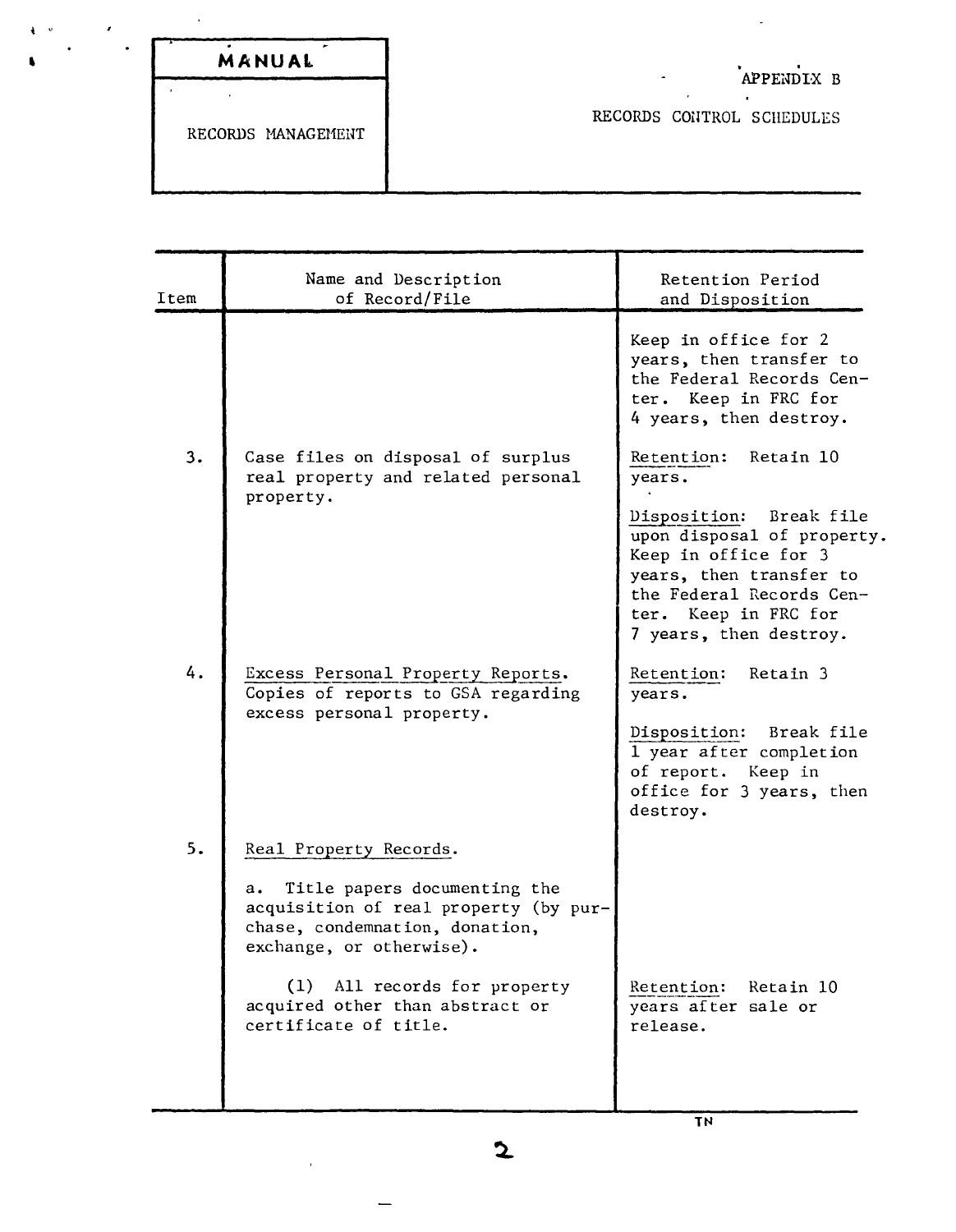|                    | which is a second to the property of the first state of the second state of the second state of the second state of the second state of the second state of the second state of the second state of the second state of the se |
|--------------------|--------------------------------------------------------------------------------------------------------------------------------------------------------------------------------------------------------------------------------|
| MANUAL             | APPENDIX B                                                                                                                                                                                                                     |
| RECORDS MANAGEMENT | RECORDS CONTROL SCHEDULES                                                                                                                                                                                                      |

| Transactions of more than<br>Retention: Retain 6 years<br>b.<br>\$2,500, excluding those under<br>after final payment.<br>item c below.<br>Disposition:<br>Breák file<br>after final payment. Keep<br>in office for 2 years, then<br>transfer to the Federal<br>Records Center. Keep in FRC<br>for 4 years, then destroy.<br>Selected files that are<br>Retention: Permanent.<br>$c_{\bullet}$<br>unique in character relating to<br>transactions over \$25,000.<br>Disposition: Break file<br>after final payment.<br>Retention: Permanent.<br>3.<br>Case files on disposal of sur-<br>plus real property and related<br>personal property.<br>disposal of property. Keep<br>in office for 3 years, then<br>transfer to the Federal<br>Records Center $\lambda$ Keep in FRC<br>for 10 years, then offer to<br>the National Archives.<br>Excess Personal Property Reports.<br>Retention: Retain 3 years.<br>4.<br>Copies of report's to GSA regarding<br>excess personal property.<br>Disposition: Break file 1<br>year after completion of<br>report. Keep in office for<br>2 years, then destroy.<br>5.<br>Permanent Real Property Records.<br>Installation or facility<br>Retention:<br>Permanent<br>а.<br>records consisting of:<br>ease-<br>ménts, leases, licenses, permits, | Item | Name and Description of Record/File | Retention Period<br>and Disposition |
|------------------------------------------------------------------------------------------------------------------------------------------------------------------------------------------------------------------------------------------------------------------------------------------------------------------------------------------------------------------------------------------------------------------------------------------------------------------------------------------------------------------------------------------------------------------------------------------------------------------------------------------------------------------------------------------------------------------------------------------------------------------------------------------------------------------------------------------------------------------------------------------------------------------------------------------------------------------------------------------------------------------------------------------------------------------------------------------------------------------------------------------------------------------------------------------------------------------------------------------------------------------------------------|------|-------------------------------------|-------------------------------------|
|                                                                                                                                                                                                                                                                                                                                                                                                                                                                                                                                                                                                                                                                                                                                                                                                                                                                                                                                                                                                                                                                                                                                                                                                                                                                                    |      |                                     |                                     |
|                                                                                                                                                                                                                                                                                                                                                                                                                                                                                                                                                                                                                                                                                                                                                                                                                                                                                                                                                                                                                                                                                                                                                                                                                                                                                    |      |                                     |                                     |
|                                                                                                                                                                                                                                                                                                                                                                                                                                                                                                                                                                                                                                                                                                                                                                                                                                                                                                                                                                                                                                                                                                                                                                                                                                                                                    |      |                                     | Disposition: Break file upon        |
|                                                                                                                                                                                                                                                                                                                                                                                                                                                                                                                                                                                                                                                                                                                                                                                                                                                                                                                                                                                                                                                                                                                                                                                                                                                                                    |      |                                     |                                     |
|                                                                                                                                                                                                                                                                                                                                                                                                                                                                                                                                                                                                                                                                                                                                                                                                                                                                                                                                                                                                                                                                                                                                                                                                                                                                                    |      |                                     |                                     |

 $\ddot{\phantom{0}}$ 

2

÷,

—<br>—

╲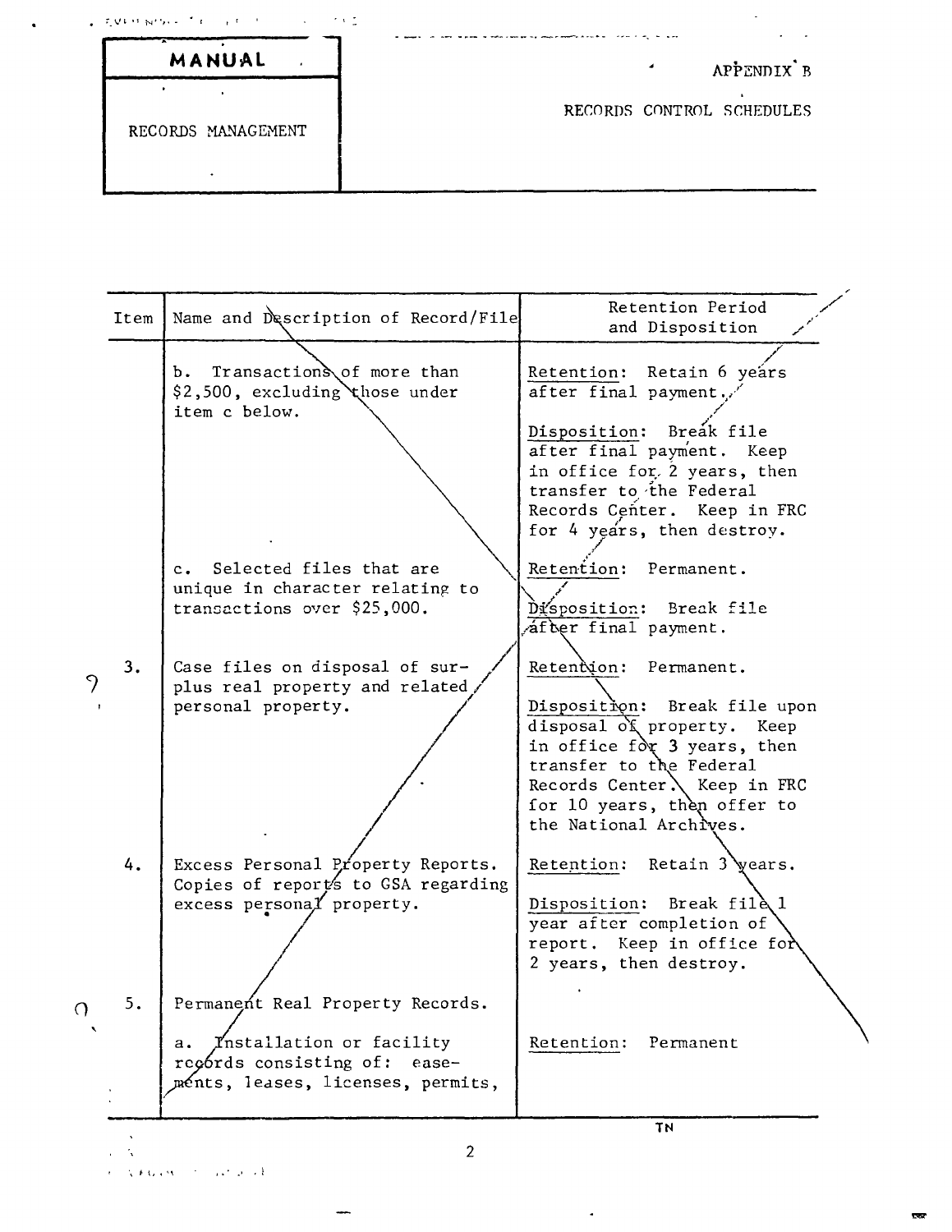| ٠                         |                    |
|---------------------------|--------------------|
| ٠<br>APPENDIX B           | MANUAL             |
|                           |                    |
| RECORDS CONTROL SCHEDULES | RECORDS MANAGEMENT |

| Item | Name and Description<br>of Record/File                                                                                                                                                                                                                                                                                                                                                                                                                                                                                                                                                     | Retention Period<br>and Disposition                                                                                                                                                                                                                                                                                                             |
|------|--------------------------------------------------------------------------------------------------------------------------------------------------------------------------------------------------------------------------------------------------------------------------------------------------------------------------------------------------------------------------------------------------------------------------------------------------------------------------------------------------------------------------------------------------------------------------------------------|-------------------------------------------------------------------------------------------------------------------------------------------------------------------------------------------------------------------------------------------------------------------------------------------------------------------------------------------------|
|      |                                                                                                                                                                                                                                                                                                                                                                                                                                                                                                                                                                                            | Break file<br>Disposition:<br>after sale or release by<br>the Government of condi-<br>tions, restrictions,<br>mortgages, or other liens.<br>Keep in office for 10<br>years, then destroy.                                                                                                                                                       |
|      | (2)<br>Abstract or certificate of<br>title.                                                                                                                                                                                                                                                                                                                                                                                                                                                                                                                                                | Retention:<br>Transfer to<br>purchaser after uncondi-<br>tional sale or release<br>by the Government of<br>conditions, restrictions,<br>mortgages, or other liens.                                                                                                                                                                              |
|      |                                                                                                                                                                                                                                                                                                                                                                                                                                                                                                                                                                                            | Disposition: Break file<br>and transfer upon uncon-<br>ditional sale or release<br>by the Government of<br>conditions, restrictions,<br>mortgages, or other liens.                                                                                                                                                                              |
|      | Records necessary or convenient<br>b.<br>for the use of real property sold,<br>donated, or traded to non-Federal<br>ownership, including, if pertinent<br>as determined by EPA, site maps and<br>surveys, plot plans, architect's<br>sketches, working diagrams, prelim-<br>inary drawings, blueprints, master<br>tracings, utility outlet plans,<br>equipment location plans, specifica-<br>tions, construction progress photo-<br>graphs, inspection reports, building<br>and equipment management and main-<br>tenance records, allowance lists as<br>well as duplicate copies of title | Retention: Transfer to<br>new custodian upon com-<br>pletion of sale, trade,<br>or donation proceedings,<br>or acceptance of pur-<br>chase money mortgage.<br>Disposition:<br>Break file<br>and transfer to new cus-<br>todian upon completion<br>of sale, trade, or do-<br>nation proceedings, or<br>acceptance of purchase<br>money mortgage. |

 $\frac{1}{\sqrt{2}}\sum_{i=1}^{n} \frac{1}{\sqrt{2}}\left(\frac{1}{\sqrt{2}}\right)^2\left(\frac{1}{\sqrt{2}}\right)^2.$ 

 $\cdot$ 

 $\label{eq:2.1} \frac{1}{2} \left( \frac{1}{2} \left( \frac{1}{2} \right) \right)^2 \left( \frac{1}{2} \left( \frac{1}{2} \right) \right)^2$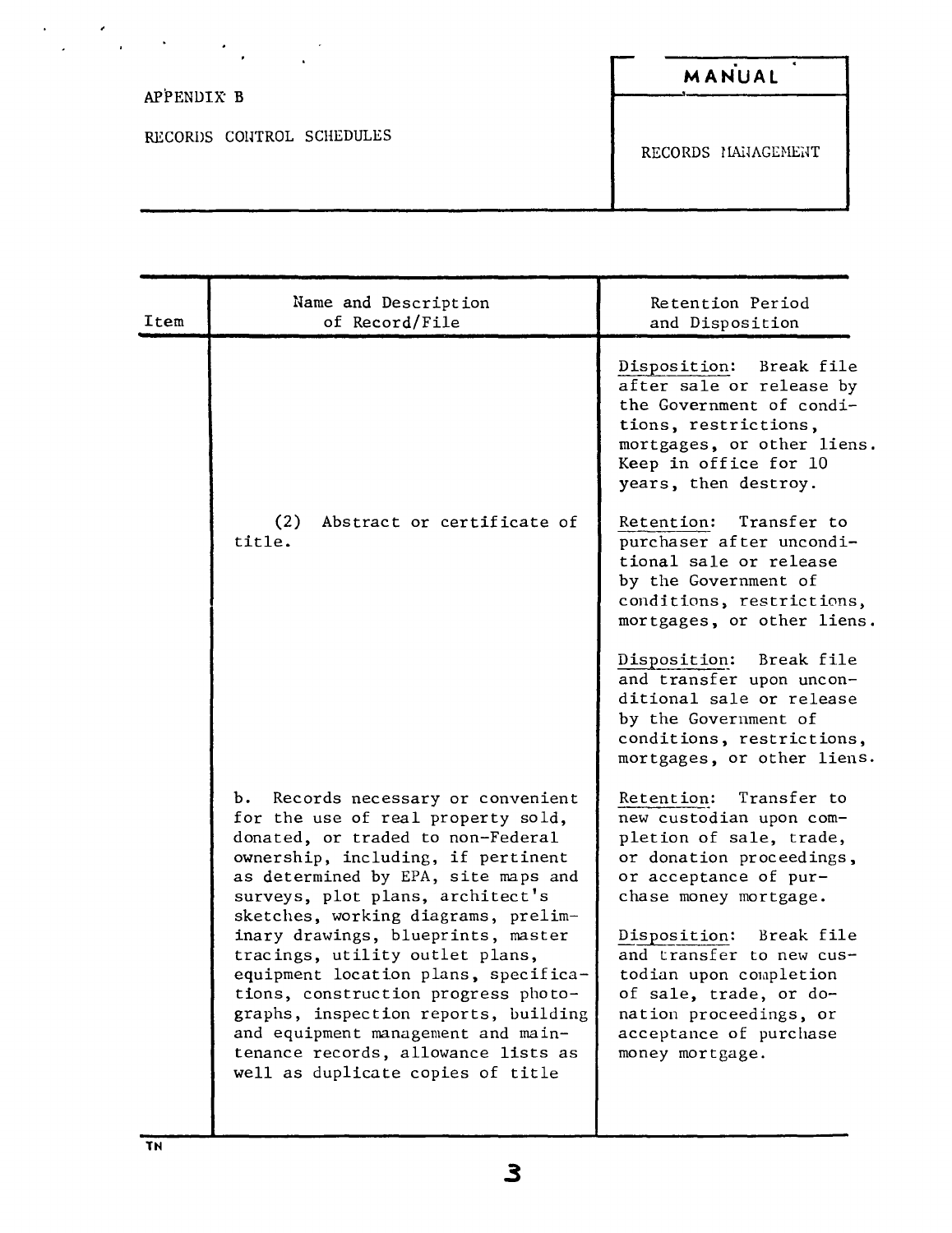| アデハ ほうほんだしたる キチトロセール みもべ |  |  |  |
|--------------------------|--|--|--|

 $\bullet$ 

 $\alpha\alpha$ 

| $\mathbf{y} = \mathbf{y} + \mathbf{y}$ , where $\mathbf{y}$ |  |  |
|-------------------------------------------------------------|--|--|
| APPENDIX B.                                                 |  |  |

 $\bullet$ 

 $\ddot{\phantom{0}}$ 

RECORDS CONTROL SCHEDULES

RECORDS MANAGEMENT

**AANUAL** 

 $\ddot{\phantom{0}}$ 

 $\sim$   $\sim$ 

| Item    | Name and Description of Record/File                                                                                                                                                                                                                                                                                                                                                                                                                                                                                                                                                                                                                                                                                                                                                                                                    | Retention Period<br>and Disposition                                                                                                                                                                                                                                                                                                                                                                                                                                                                                                                                                                                                                                                                                                                                                                                   |
|---------|----------------------------------------------------------------------------------------------------------------------------------------------------------------------------------------------------------------------------------------------------------------------------------------------------------------------------------------------------------------------------------------------------------------------------------------------------------------------------------------------------------------------------------------------------------------------------------------------------------------------------------------------------------------------------------------------------------------------------------------------------------------------------------------------------------------------------------------|-----------------------------------------------------------------------------------------------------------------------------------------------------------------------------------------------------------------------------------------------------------------------------------------------------------------------------------------------------------------------------------------------------------------------------------------------------------------------------------------------------------------------------------------------------------------------------------------------------------------------------------------------------------------------------------------------------------------------------------------------------------------------------------------------------------------------|
| າ<br>TN | and agreements which have been ter-<br>minated or have expired; master<br>plans; installation brochures and<br>historical data appraisal reports:<br>correspondence pertaining to instal-<br>lation or facility; industrial<br>facilities daba; and real property<br>disposal documents.<br>Deeds and Related Title Papers.<br>b.<br>Deeds, title documents), certificates<br>of title, abstracts of ritle, tract<br>descriptions, certificates of $ip^2$<br>spection and possession, payment and<br>closing sheets, and legal documents<br>resulting from Government condemna-<br>tion action for installation or<br>facility.<br>c. Real property reports consisting<br>of: real property reports to GSA;<br>inventory reports of jurisdictional<br>status of Federal areas within<br>States; and report of EPA total<br>facilities. | Break file<br>Disposition:<br>after disposal of instal-<br>lation or facility. Keep<br>in office for <sup>2</sup> vears,<br>then transfer to the<br>Federal Records Center.<br>Keep $in^{f}$ FRC for 10 vears,<br>then offer to the<br>National Archives.<br>" <sup>"</sup> Retention:<br>Permanent.<br>Disposition: Keep in<br>office until property<br>has been transferred to<br>another Government agency<br>or disposed of, then<br>transfer to Federal<br>Records Center. Keep in<br>FRC for 10 years, and<br>then offer to the<br>National Archives.<br>Retention: Permanent.<br>Disposition: Break file<br>when information is no<br>longer needed. Keep in<br>office for 3 xears, then<br>transfer to the Federal<br>Records Center. Weep in<br>FRC for 10 years, then<br>offer to the National<br>Archives. |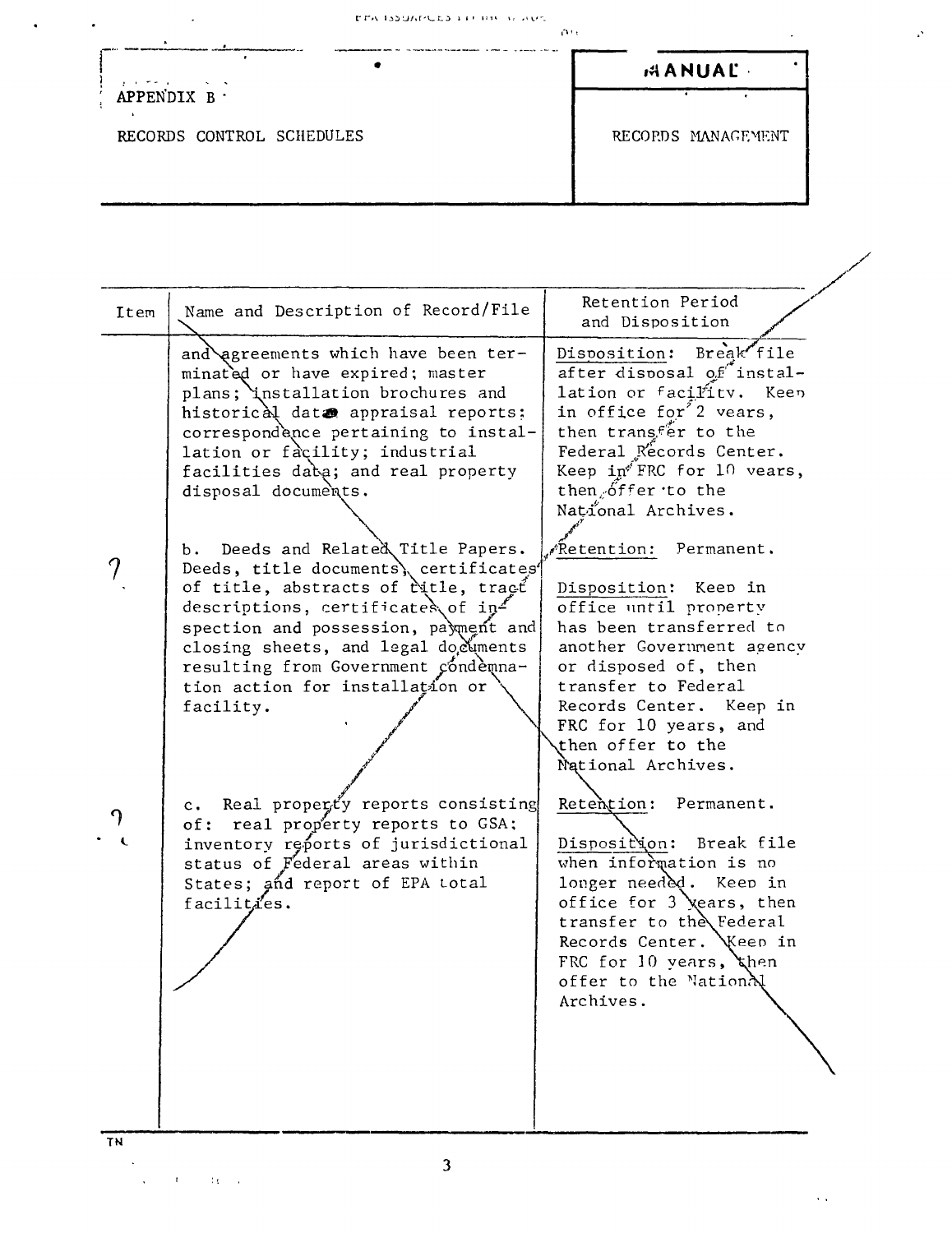| MANUAL |  |
|--------|--|

 $\mathbf{r}$ 

 $\hat{\phantom{a}}$  $\ddot{\phantom{a}}$ 

RECORDS CONTROL SCHEDULES

RECORDS MANAGEMENT

| Item | Name and Description<br>of Record/File                                                                                                                                                                                                                                                                                                                                                                                                                                                                                                                                                                                                                                                                                                                                       | Retention Period<br>and Disposition                                                                                                                                                                                                     |
|------|------------------------------------------------------------------------------------------------------------------------------------------------------------------------------------------------------------------------------------------------------------------------------------------------------------------------------------------------------------------------------------------------------------------------------------------------------------------------------------------------------------------------------------------------------------------------------------------------------------------------------------------------------------------------------------------------------------------------------------------------------------------------------|-----------------------------------------------------------------------------------------------------------------------------------------------------------------------------------------------------------------------------------------|
|      | papers, provided: (a) that the<br>records can be segregated without<br>harm to other documents of enduring<br>value, (b) that no responsibility<br>attaches to the Government because of<br>disagreement between the transferred<br>documents and the physical condition<br>of the property at the time of convey-<br>ance, and (c) that if the property is<br>released for historical use or purpose<br>the user agrees to retain them and<br>return them to the Federal Government<br>immediately upon the discontinuance<br>of its use for historical purposes.<br>c. Real property reports consisting<br>real property reports to GSA;<br>of:<br>inventory reports of jurisdictional<br>status of Federal areas within<br>States; and report of EPA total<br>facilities. | Retention: Retain 10<br>years.<br>Disposition:<br>Break file<br>when information is no<br>longer needed. Keep in<br>office for 3 years, then<br>transfer to the Federal<br>Records Center. Keep in<br>FRC for 7 years, then<br>destroy. |
| 6.   | Property Records (Voucher Register).<br>Mechanized register reflecting pro-<br>perty items having activity during<br>period covered by the register.<br>This register is an audit trail and<br>includes transactions such as the<br>following: transactions establishing<br>new items, receiving reports, issues,<br>inventory adjustments, etc.                                                                                                                                                                                                                                                                                                                                                                                                                             | Retention: Retain 3<br>years.<br>Disposition: Break file<br>at end of 1 year. Keep<br>in office for 3 years,<br>then destroy.                                                                                                           |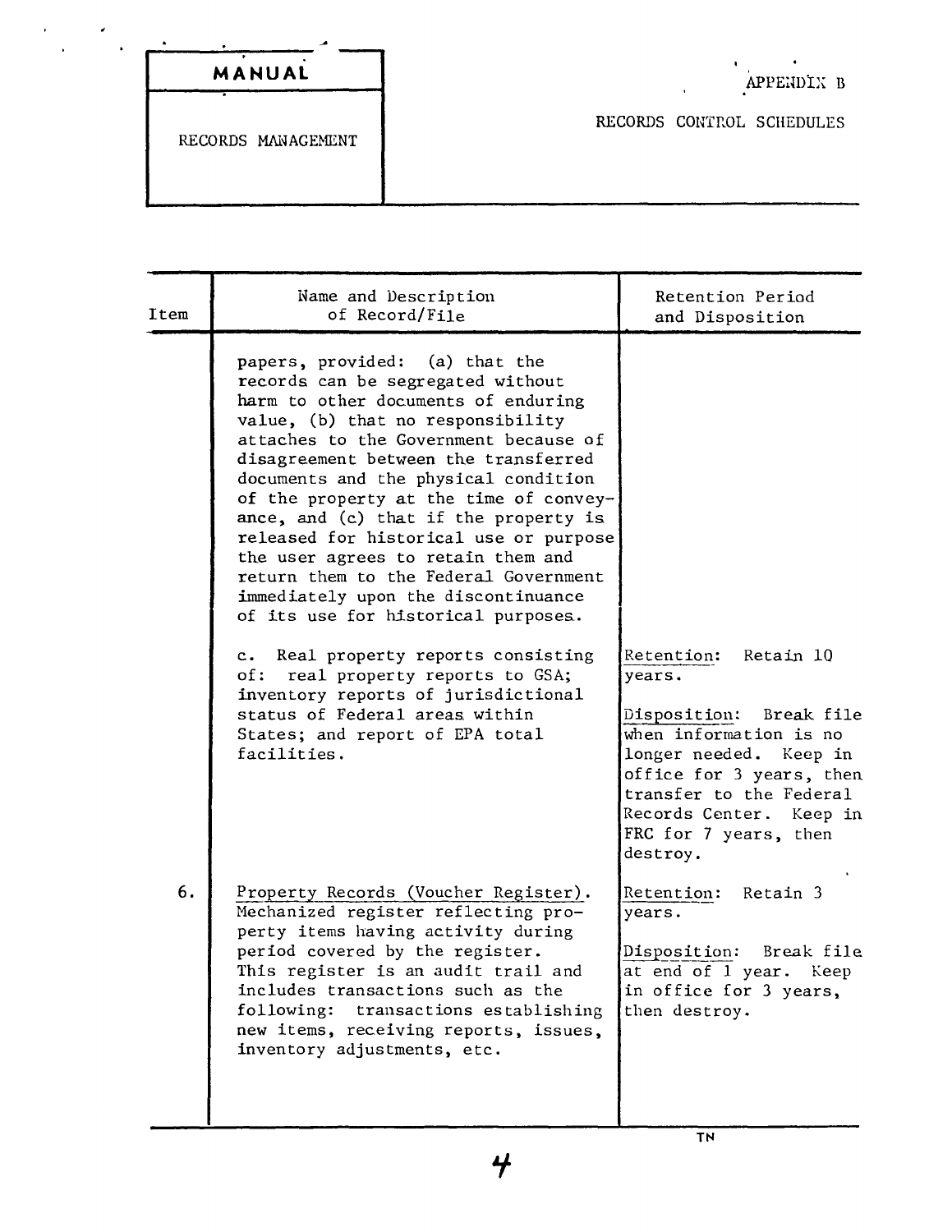| MANUAL             | APPENDIX B                |
|--------------------|---------------------------|
|                    |                           |
| RECORDS MANAGEMENT | RECORDS CONTROL SCHEDULES |

|    | Item Name and Description of Record/File                                                                                                                                                                                                                                                                                                                     | Retention Period<br>and Disposition                                                                                                                                  |
|----|--------------------------------------------------------------------------------------------------------------------------------------------------------------------------------------------------------------------------------------------------------------------------------------------------------------------------------------------------------------|----------------------------------------------------------------------------------------------------------------------------------------------------------------------|
| 6. | Property Records (Voucher Regis-<br>Mechanized register reflect-<br>ter).<br>ing property items having activity<br>during period covered by the regis-<br>ter. This register is an audit<br>trail and includes transactions<br>such as the following: trans-<br>actions establishing new items,<br>receiving reports, issues,<br>inventory adjustments, etc. | Retain 3 years.<br>Retention:<br>Disposition: Break file<br>at end of 1 year. Keep in<br>office for 3 years, then<br>destrov.                                        |
| 7. | Reports of Survey Files. Documents<br>maintained for the purpose of<br>review of circumstances concerning<br>the loss, unserviceability or<br>destruction of Government property,<br>and for determination of the ques-<br>tion of pecuniary or other respon-<br>sibilitiés.                                                                                 | Refention:<br>Retain 2 years<br>after completion of survey.<br>Disposition: Break file<br>upon completion of survey.<br>Keep in office for 2 years,<br>then destrov. |

 $\hat{\textbf{a}}$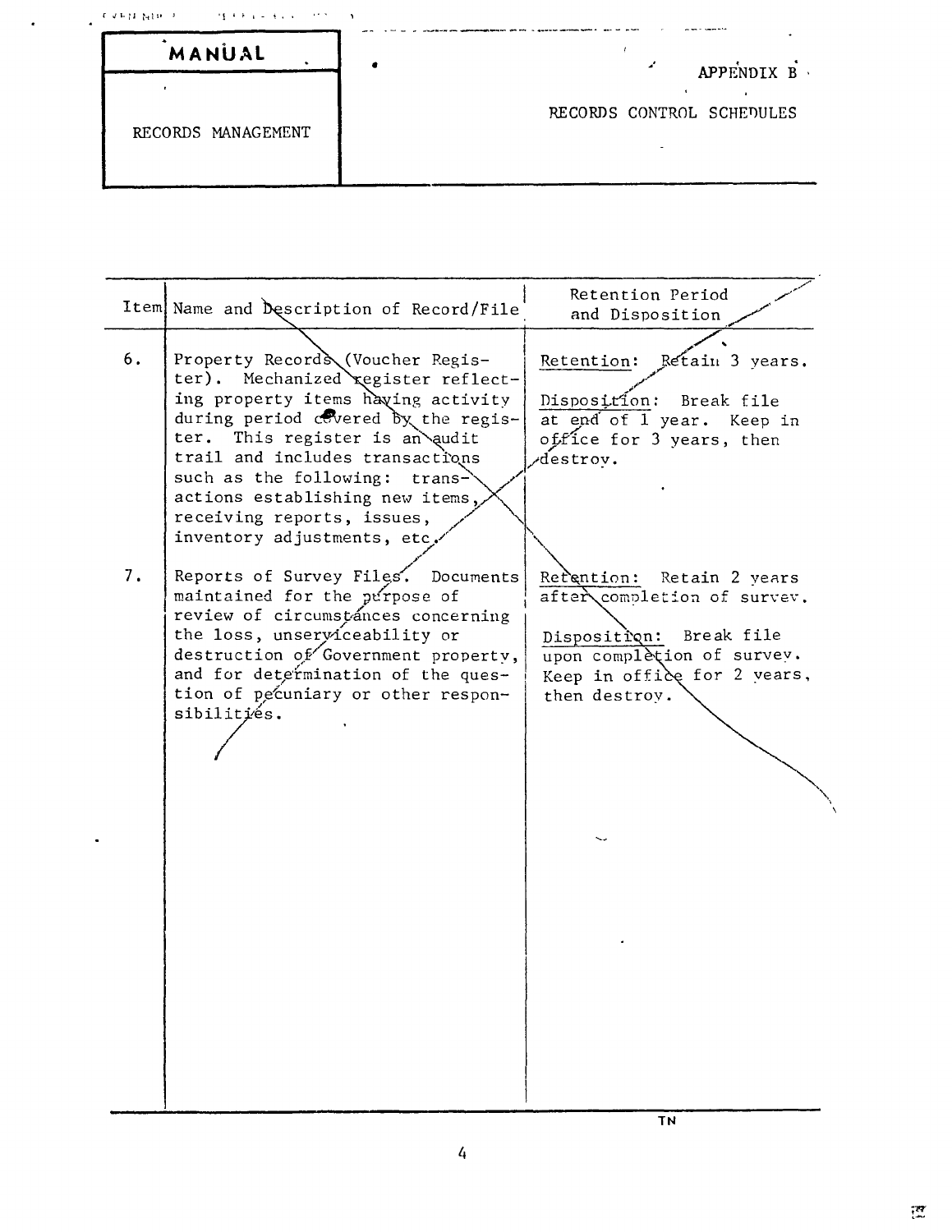| $\cdot$<br>$\ddot{\phantom{1}}$<br>APPENDIX B | MANUAL.            |
|-----------------------------------------------|--------------------|
| RECORDS CONTROL SCHEDULES                     | RECORDS MANAGEMENT |

 $\mathcal{L}^{\text{max}}_{\text{max}}$ 

| Item | Name and Description<br>of Record/File                                                                                                                                                                                                                                     | Retention Period<br>and Disposition                                                                                                                                       |
|------|----------------------------------------------------------------------------------------------------------------------------------------------------------------------------------------------------------------------------------------------------------------------------|---------------------------------------------------------------------------------------------------------------------------------------------------------------------------|
| 7.   | Reports of Survey Files.<br>Documents<br>maintained for the purpose of review<br>of circumstances concerning the loss,<br>unserviceability or destruction of<br>Government property, and for deter-<br>mination of the question of pecuniary<br>or other responsibilities. | Retain 2<br>Retention:<br>years after completion<br>of survey.<br>Disposition: Break file<br>upon completion of sur-<br>vey. Keep in office for<br>2 years, then destroy. |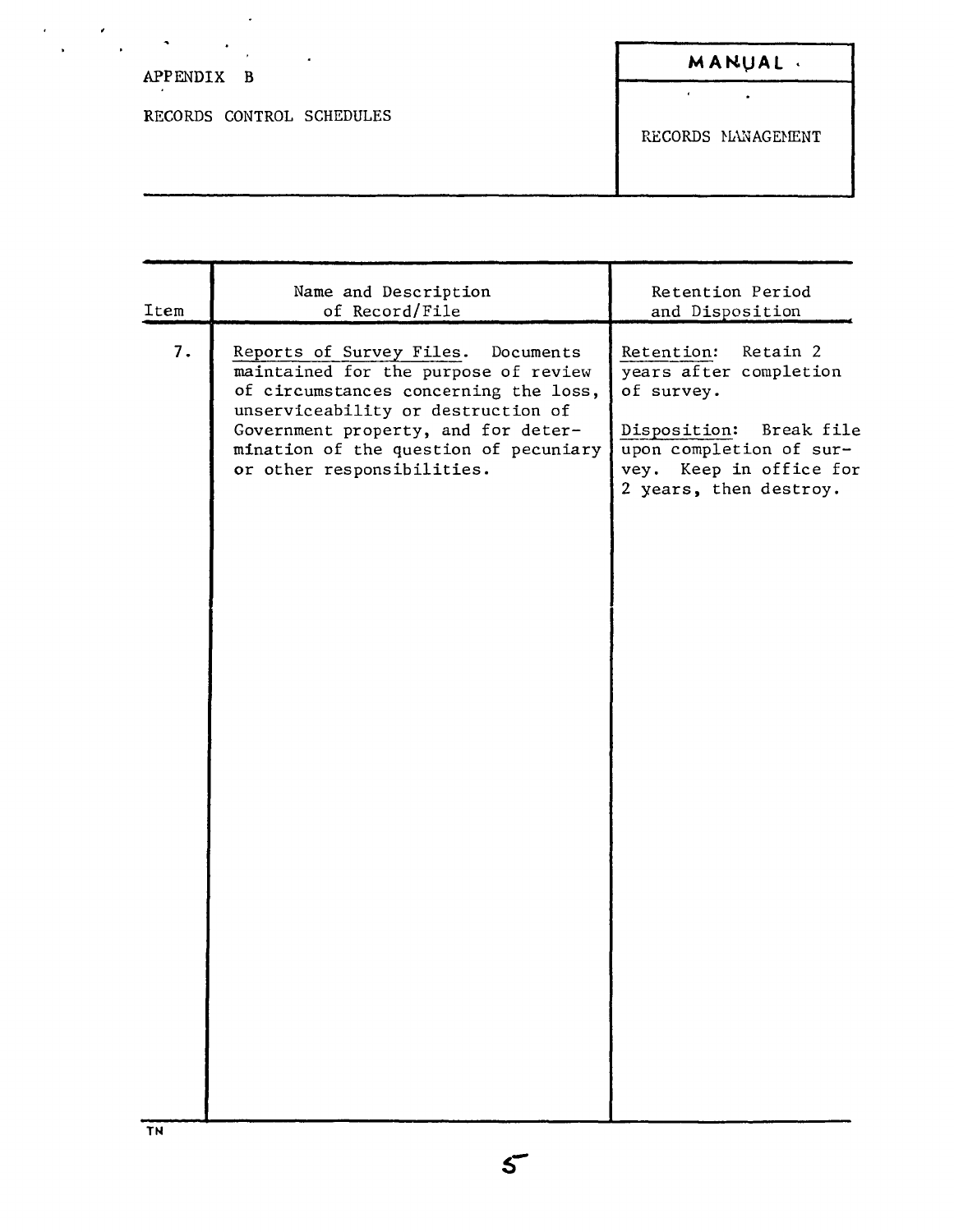| <b>ENVIRONMENTAL r ROTECTION AGENCY</b><br>$\bullet$ | <b>MANUAL</b>      |
|------------------------------------------------------|--------------------|
| APPENDIX B<br>RECORDS CONTROL SCHEDULES              | RECORDS MANAGEMENT |
|                                                      |                    |

### MOTOR VEHICLE RECORDS

 $\mathcal{O}(\mathcal{A})$  and  $\mathcal{O}(\mathcal{A})$ 

These records relate to the management, maintenance, and operation of motor vehicles used by the Agency and include motor vehicle operating and maintenance records; motor vehicle ledger and work sheets providing cost and expense data; reports on motor vehicles (other than accident, operating, and maintenance reports); and vehicle release files (includes certificates of release, copies of title papers, and related correspondence and sales papers).

| Item | Name and Description<br>of Record/File                                   | Retention Period<br>and Disposition                                                                                                |
|------|--------------------------------------------------------------------------|------------------------------------------------------------------------------------------------------------------------------------|
| 1.   | Motor Vehicle Operating and Main-<br>tenance Records.                    |                                                                                                                                    |
|      | Operating Records.<br>$a_{\bullet}$                                      | Retention: Retain 3<br>months.                                                                                                     |
|      |                                                                          | Disposition: Break file<br>after 3 months, then<br>destroy.                                                                        |
|      | Maintenance Records.<br>Ъ.                                               | Retention: Retain 1<br>year.                                                                                                       |
|      |                                                                          | Disposition: Break file<br>at end of 1 year. Keep<br>in office for 1 year,<br>then destroy.                                        |
| 2.   | Motor vehicle ledger and work sheets<br>providing cost and expense data. | Retention: Retain 3<br>years.                                                                                                      |
|      |                                                                          | Disposition: Break file<br>after discontinuance of<br>ledger or date of work<br>sheet. Keep in office<br>for 3 years, then destroy |

TN **ORIGINATOR** 

 $x = 1$  Iraq (1985), and a set of the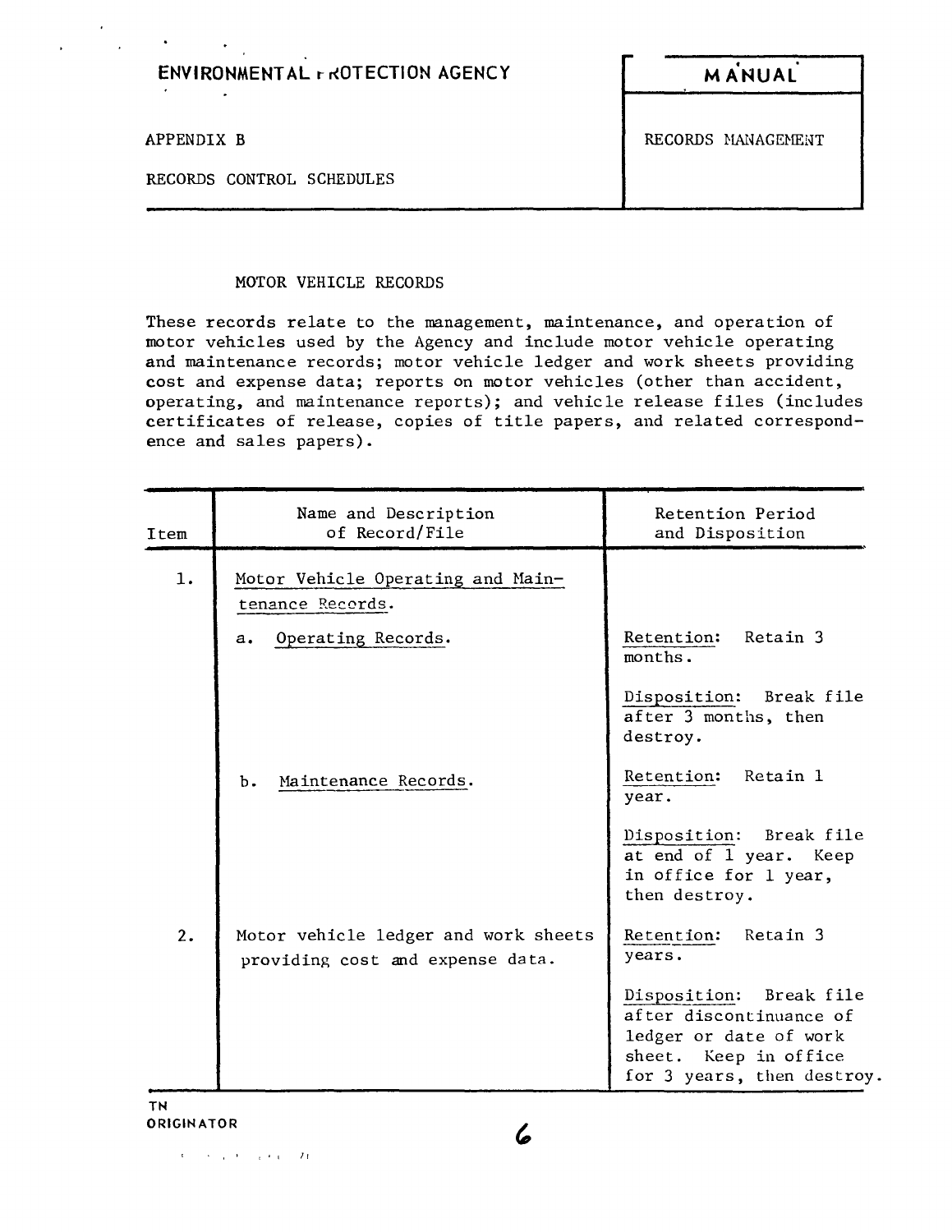| MANUAL. |  | APPENDIX B                      |  |
|---------|--|---------------------------------|--|
|         |  | <b>DROODDC COMPUTE COUNTING</b> |  |

RECORDS MANAGEMENT

RECORDS CONTROL SCHEDULES

Name and Description Item de of Record/File 3. Report on motor vehicles (other than accident, operating, and maintenance reports). 4. Records relating to motor vehicle accidents, maintained by transportation unit. 5. Vehicle Release Files. File includes certificates of release, copies of title papers, and related correspondence and sales papers. 6. Case files on vehicles leased from GSA, including EPA copy of GSA 1152, statements regarding service to vehicle by other than GSA, service and inspection work orders, and motor vehicle use records. Retention Period and Disposition Retention: Retain 3 years. Disposition: Break file after report is completed. Keep in office for 3 years, then destroy. Retention: Retain 6 years. Disposition: Break file after case is closed. Keep in office for 6 years, then destroy. Retention: Retain 4 years. Disposition: Break file after vehicle leaves Agency custody. Keep in office for 4 years, then destroy. Retention: Retain 4 years. Disposition: Break file after vehicle is returned to GSA. Keep in office for 4 years, then destroy.

 $\frac{1}{7}$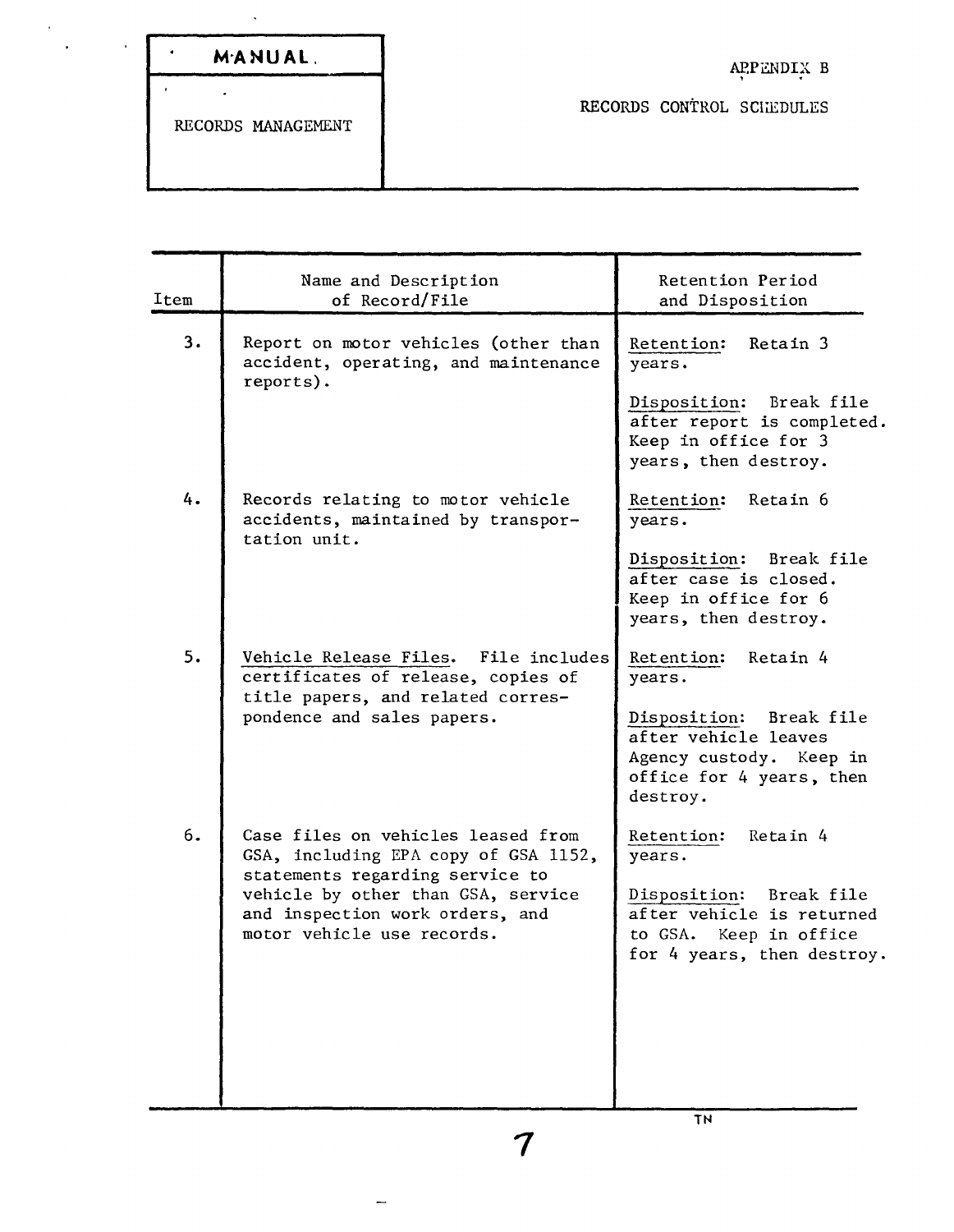# APPENDIX B

RECORDS CONTROL SCHEDULES

**MAN,UAl**

 $\mathcal{L}$ 

RECORDS MANAGEMENT

 $\mathbf{r}^{(1)}$  .

| Item | Name and Description<br>of Record/File                                                                                                                                                       | Retention Period<br>and Disposition                                                                                                                                                                   |
|------|----------------------------------------------------------------------------------------------------------------------------------------------------------------------------------------------|-------------------------------------------------------------------------------------------------------------------------------------------------------------------------------------------------------|
| 7.   | Records relating to individual em-<br>ployee operation of Government-owned<br>vehicles, including driver tests,<br>authorization to use, safe driving<br>awards, and related correspondence. | Retain 3<br>Retention:<br>years.<br>Disposition: Break file<br>after separation of em-<br>ployee or recession to<br>operate Government-owned<br>vehicle. Keep in office<br>for 3 years, then destroy. |
| 8.   | Vehicle Daily Utilization Files.<br>Documents completed by dispatcher<br>and operator to provide information<br>relative to the daily use of vehicle.                                        | Retention:<br>Retain 3<br>months.<br>Disposition: Dectroy 3<br>months after inclusion<br>of date to other records.                                                                                    |
|      |                                                                                                                                                                                              |                                                                                                                                                                                                       |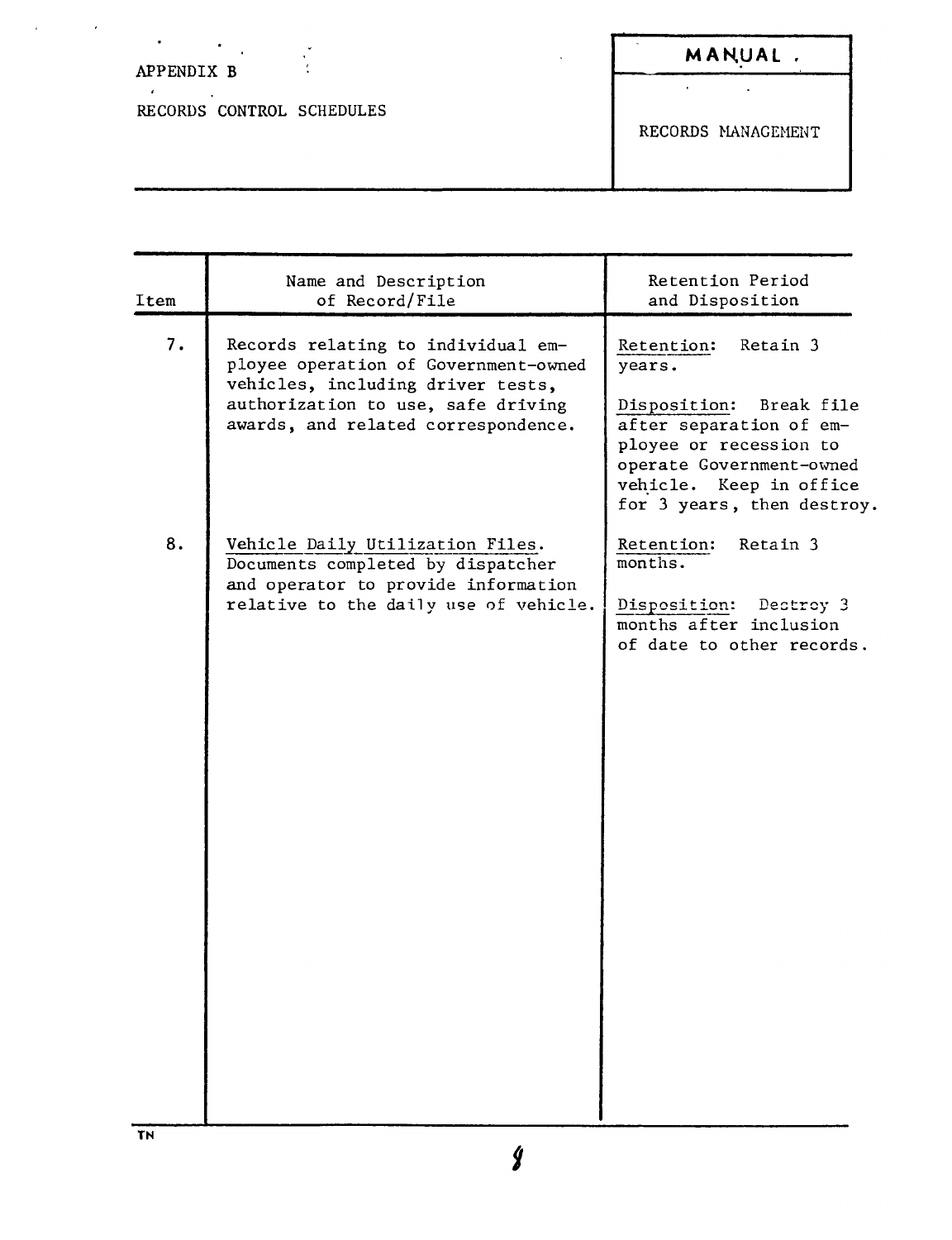$M$ A·NUAL·

APPENDIX B RECORDS MANAGEMENT

RECORDS CONTROL SCHEDULES

### TRANSPORTATION RECORDS

These records relate to the movement of goods and persons as ordered by the Agency and include Government bills of lading; freight records and supporting papers, including files relating to the shipment of household effects; documents relating to transportation rates, freight classifications, and similar matters; and reports, publications, proposals, and all other documents relating to studies of various transportation modes and methods.

| Item | Name and Description<br>of Record/File                                                                                                                                                                                                                                                                                                                                                                        | Retention Period<br>and Disposition                                                                                                                                                                                                                             |
|------|---------------------------------------------------------------------------------------------------------------------------------------------------------------------------------------------------------------------------------------------------------------------------------------------------------------------------------------------------------------------------------------------------------------|-----------------------------------------------------------------------------------------------------------------------------------------------------------------------------------------------------------------------------------------------------------------|
| 1.   | Freight records consisting of export<br>certificates, transit certificates,<br>demurrage car record books, shipping<br>documents pertinent to freight classi-<br>fication, memorandum copies of Govern-<br>ment or commercial bills of lading,<br>shortage or demurrage reports, parcel<br>post shipments, and all supporting<br>documents, including files relating<br>to the shipment of household effects. |                                                                                                                                                                                                                                                                 |
|      | Issuing Office Memorandum Copy.<br>a.<br>Other Copies.<br>Ъ.                                                                                                                                                                                                                                                                                                                                                  | Retention:<br>Retain 3<br>years.<br>Disposition: Break file<br>at end of 1 year. Keep<br>in office for 3 years,<br>then destroy.<br>Retention: Retain 1<br>year.<br>Disposition: Break file<br>at end of 1 year. Keep<br>in office for 1 year,<br>then destroy. |

 $\mathbf{r}$ 

 $\sim$  J $\epsilon$ 

**Controller**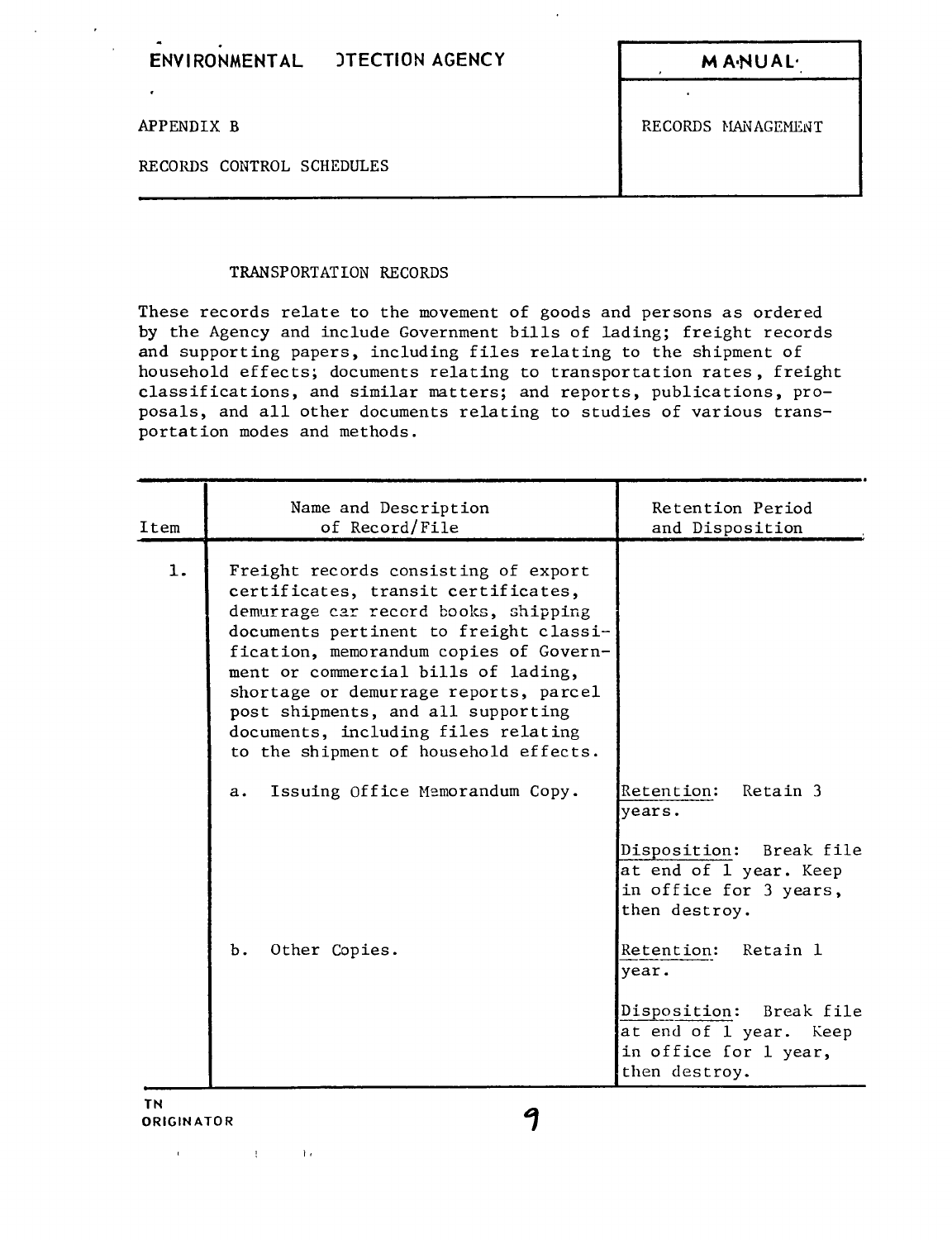| 不良な せっきょくかいじゅつ いい                                                                                                                                                                                                                                                                                                                                                                                                                                                                                                   |                     |
|---------------------------------------------------------------------------------------------------------------------------------------------------------------------------------------------------------------------------------------------------------------------------------------------------------------------------------------------------------------------------------------------------------------------------------------------------------------------------------------------------------------------|---------------------|
| APPENDIX B                                                                                                                                                                                                                                                                                                                                                                                                                                                                                                          | MANUAL <sup>.</sup> |
| RECORDS CONTROL SCHEDULES                                                                                                                                                                                                                                                                                                                                                                                                                                                                                           | RECORDS MANAGEMENT  |
| TRANSPORTATION RECORDS                                                                                                                                                                                                                                                                                                                                                                                                                                                                                              |                     |
| These records relate to the movement of goods and persons as<br>ordered by the Agency and include Government bills of lading:<br>freight records and supporting papers, including files relating to the<br>shipment of household effects; documents relating to transportation<br>$\mathbf{r}$ , and the second contract of the second contract of the second contract of the second contract of the second contract of the second contract of the second contract of the second contract of the second contract of |                     |

rates, freight classifications, and similar matters; and reports,<br>publications, proposals, and all other documents relating to studies<br>of various reasportation modes and methods.

|          | Item Name and Description of Record/File                                                                                                                                                                                                                                                                                                                                                                                                                                                  | Retention Period<br>and Disposition                                                                                                                                                                                                                                                                                               |
|----------|-------------------------------------------------------------------------------------------------------------------------------------------------------------------------------------------------------------------------------------------------------------------------------------------------------------------------------------------------------------------------------------------------------------------------------------------------------------------------------------------|-----------------------------------------------------------------------------------------------------------------------------------------------------------------------------------------------------------------------------------------------------------------------------------------------------------------------------------|
| 1.<br>ĩΝ | Freight records consisting of<br>export certificates, transit cer-<br>tificates, demurrage car record<br>books, shipping documents pertinent<br>to freight classification, memo-<br>randum copies of Government or<br>commercial bills of lading short-<br>age or demurrage reports, parcel<br>post shipments, and all supporting<br>documents, including files<br>relating to the shipment of house-<br>hold effects.<br>Issuing office memorandum<br>а.<br>copy.<br>Other copies.<br>Ъ. | Retention: Retain 4 years.<br>Disposition: Break file at<br>end of 1 year. Keep in<br>office for 1 year, then<br>transfer to the Federal<br>Records Center. Keep in FRC<br>for 3 years, then destroy.<br>Retention: Recain 1 year.<br>Disposition: Break file at<br>end of 1 year. Keep in<br>office for 1 year, then<br>destroy. |
|          |                                                                                                                                                                                                                                                                                                                                                                                                                                                                                           |                                                                                                                                                                                                                                                                                                                                   |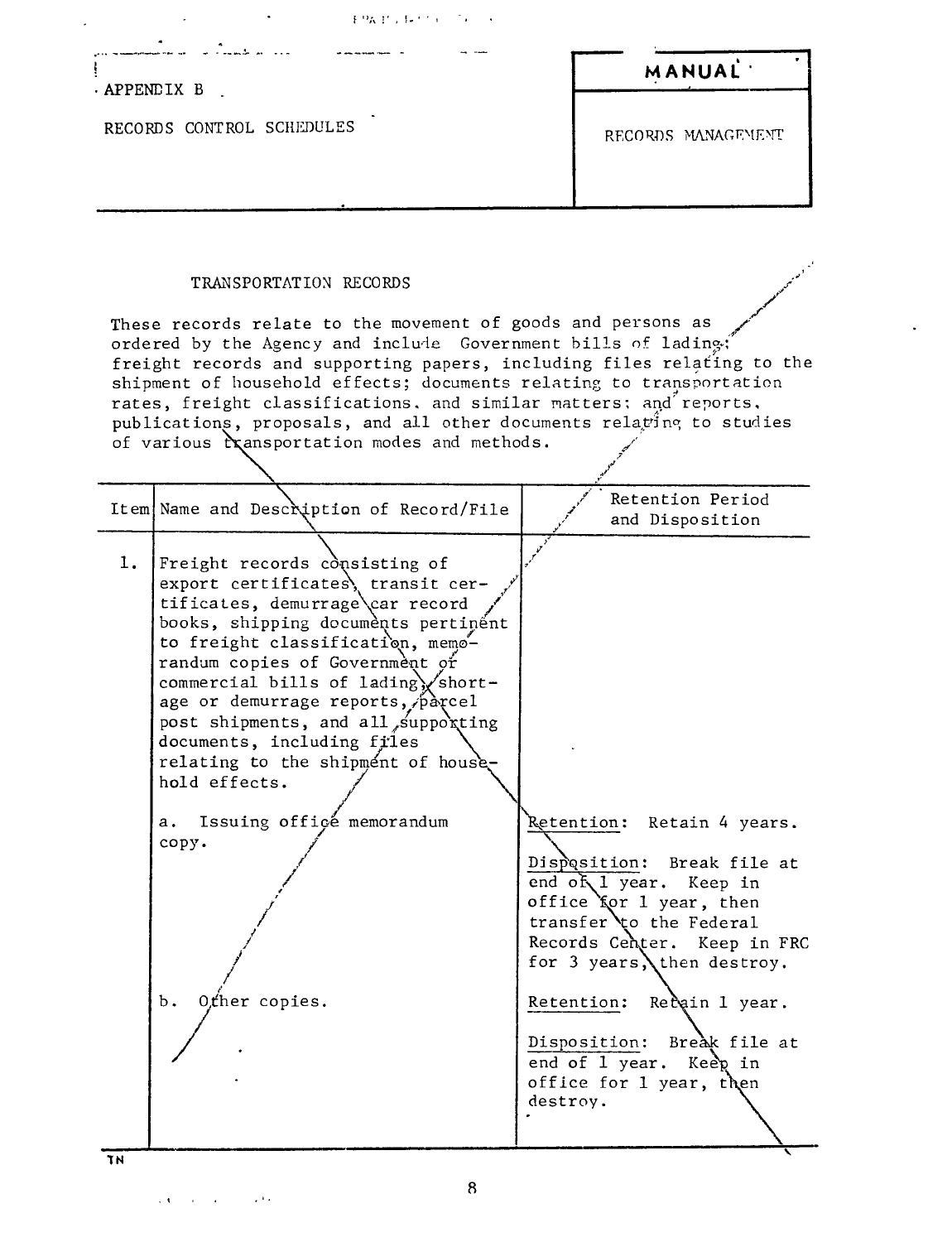| MANUAL |  |
|--------|--|

 $\chi^2$  and  $\chi^2$  and  $\chi^2$ 

 $\mathbf{r}$ 

RECORDS CONTROL SCHEDULES

 $\ddot{\phantom{a}}$ 

 $\bullet$ 

| Item | Name and Description<br>of Record/File                                                                                                                                                                                                                                                                                                     | Retention Period<br>and Disposition                                                                                                                                |
|------|--------------------------------------------------------------------------------------------------------------------------------------------------------------------------------------------------------------------------------------------------------------------------------------------------------------------------------------------|--------------------------------------------------------------------------------------------------------------------------------------------------------------------|
| 2.   | Damaged or Improper Shipment.<br>Reports and records of shipments<br>received from contractors and other<br>Government agencies in damaged or<br>otherwise unsatisfactory condition<br>because of deficiencies in preserva-<br>tion, packaging, marking, loading,<br>storage, or handling.                                                 | Retention:<br>Retain 3<br>years.<br>Disposition:<br>Break file<br>at end of 1 year. Keep<br>in office for 3 years,<br>then destroy.                                |
| 3.   | Prepaid Outbound Salvage Bill of<br>Lading Files.<br>Includes documents<br>relating to outbound shipments of<br>salvage or rejected material to<br>consignees who assume necessary<br>freight for shipment.                                                                                                                                | Retention:<br>Retain 2<br>$\forall$ ears.<br>Disposition: Break file<br>at end of 1 year. Keep<br>in office for 2 years,<br>then destroy.                          |
| 4.   | Prepaid Inbound Bill of Lading Files.<br>Includes documents relating to in-<br>bound shipments where freight charges<br>are prepaid by the shipper; receiving<br>documents, commercial bills of lading,<br>freight bills, transit privilege bills<br>of lading cross-reference sheets,<br>similar documents and related<br>correspondence. | Retention: Retain 2<br>years.<br>Disposition: Break file<br>at end of 1 year. Keep<br>in office for 2 years,<br>then destroy.                                      |
| 5.   | Documents relating to solicited or<br>unsolicited tenders of reduced rates<br>and/or tariffs submitted by commercial<br>carriers for the transportation of<br>freight.                                                                                                                                                                     | Retention:<br>Retain 1<br>year.<br>Disposition: Break file<br>when rates or tariffs are<br>superseded or rescinded.<br>Keep in office for 1<br>year, then destroy. |
|      |                                                                                                                                                                                                                                                                                                                                            |                                                                                                                                                                    |

TN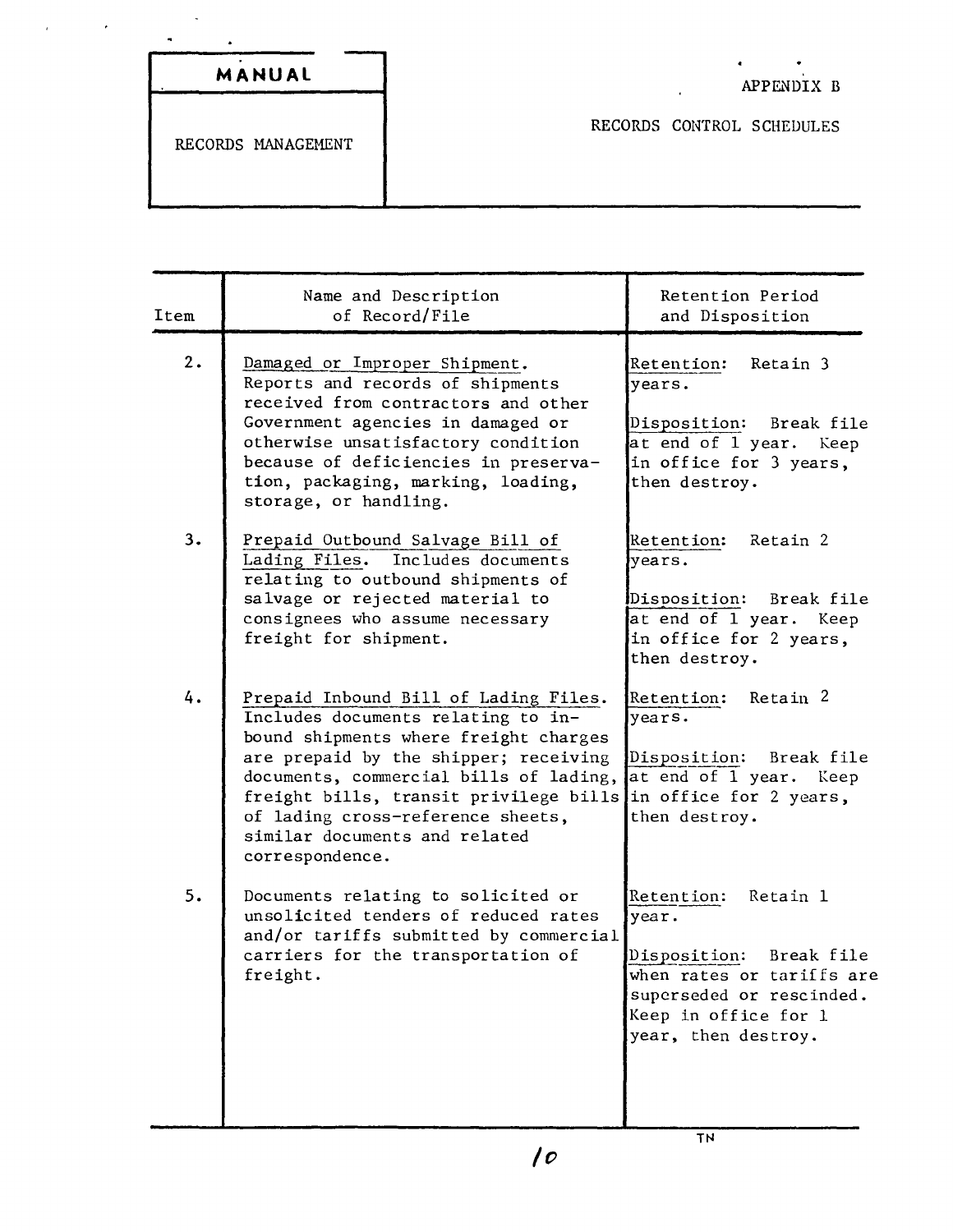| $\bullet$                 |                    |
|---------------------------|--------------------|
| ٠                         | MANUAL             |
| APPENDIX B                |                    |
| RECORDS CONTROL SCHEDULES | RECORDS MANAGEMENT |

 $\ddot{\phantom{a}}$ 

| Item | Name and Description<br>of Record/File                                                                                                                          | Retention Period<br>and Disposition                                                                                                                                         |
|------|-----------------------------------------------------------------------------------------------------------------------------------------------------------------|-----------------------------------------------------------------------------------------------------------------------------------------------------------------------------|
| 6.   | Documents relating to negotiations<br>with carriers or carrier's associ-<br>ations on transportation rates,<br>freight classifications, and similar<br>matters. | Retention: Retain 3<br>years.<br>Disposition: Break file<br>when rate is superseded,<br>obsolete, or no longer<br>required. Keep in<br>office for 3 years, then<br>destroy. |
| 7.   | Reports, publications, proposals,<br>and all other documents relating<br>to studies of various transportation<br>modes and methods.                             | Retention: Retain 1<br>year.<br>Disposition: Break file<br>when report or study is<br>completed. Keep in<br>office for 1 year, then<br>destroy.                             |

 $\ddot{\phantom{0}}$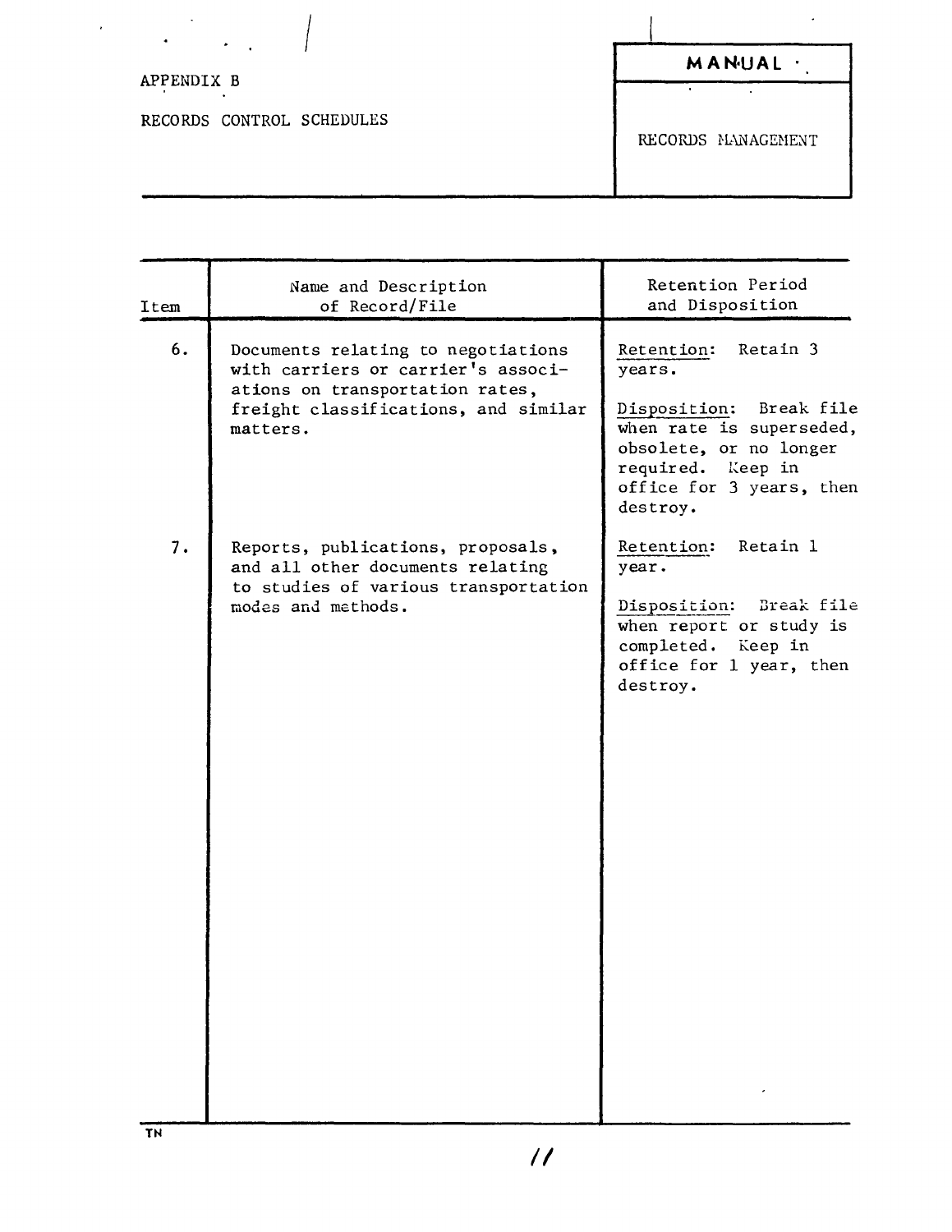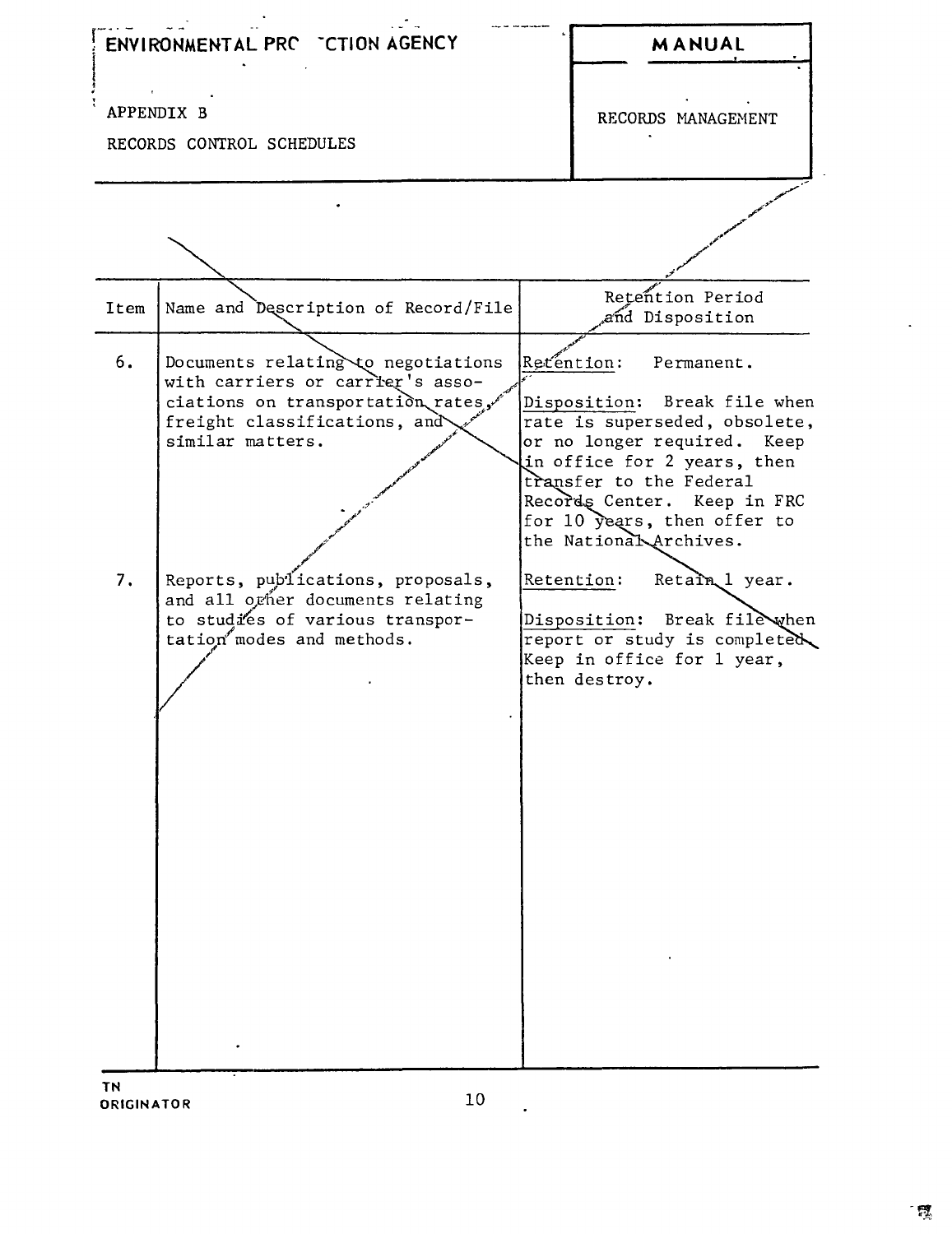| <b>MANUAL</b>      |
|--------------------|
|                    |
| RECORDS MANAGEMENT |
|                    |
|                    |

## COMMUNICATIONS RECORDS

 $\epsilon$ 

These records relate to communication functions of the Agency which include wire and wireless messages, summary of long distance telephone reports, requests for installation, alteration, relocation, or removal of telephone facilities, and postal records.

| Item | Name and Description<br>of Record/File                                                                                              | Retention Period<br>and Disposition                                                                                                   |
|------|-------------------------------------------------------------------------------------------------------------------------------------|---------------------------------------------------------------------------------------------------------------------------------------|
| 1.   | Communication Program Files.<br>Documents providing guidance for the<br>development of the communications<br>segment.               | Retention:<br>Retain 3<br>years.<br>Disposition: Break file<br>when no longer needed.<br>Keep in office for 3<br>years, then destroy. |
| 2.   | Correspondence and report files of<br>the unit responsible for the communi-<br>cation function.                                     | Retention:<br>Retain 2<br>years.<br>Disposition: Break file<br>at end of 1 year. Keep<br>in office for 2 years,<br>then destroy.      |
| 3.   | Wire and Wireless Message Files.<br>Copies of incoming and outgoing<br>а.<br>wire and wireless messages and all<br>related records. | Retention:<br>Retain 6<br>months.<br>Disposition: Break file<br>after 6 months and<br>destroy.                                        |

,  $\mathbf{U}$  , and  $\mathbf{U}$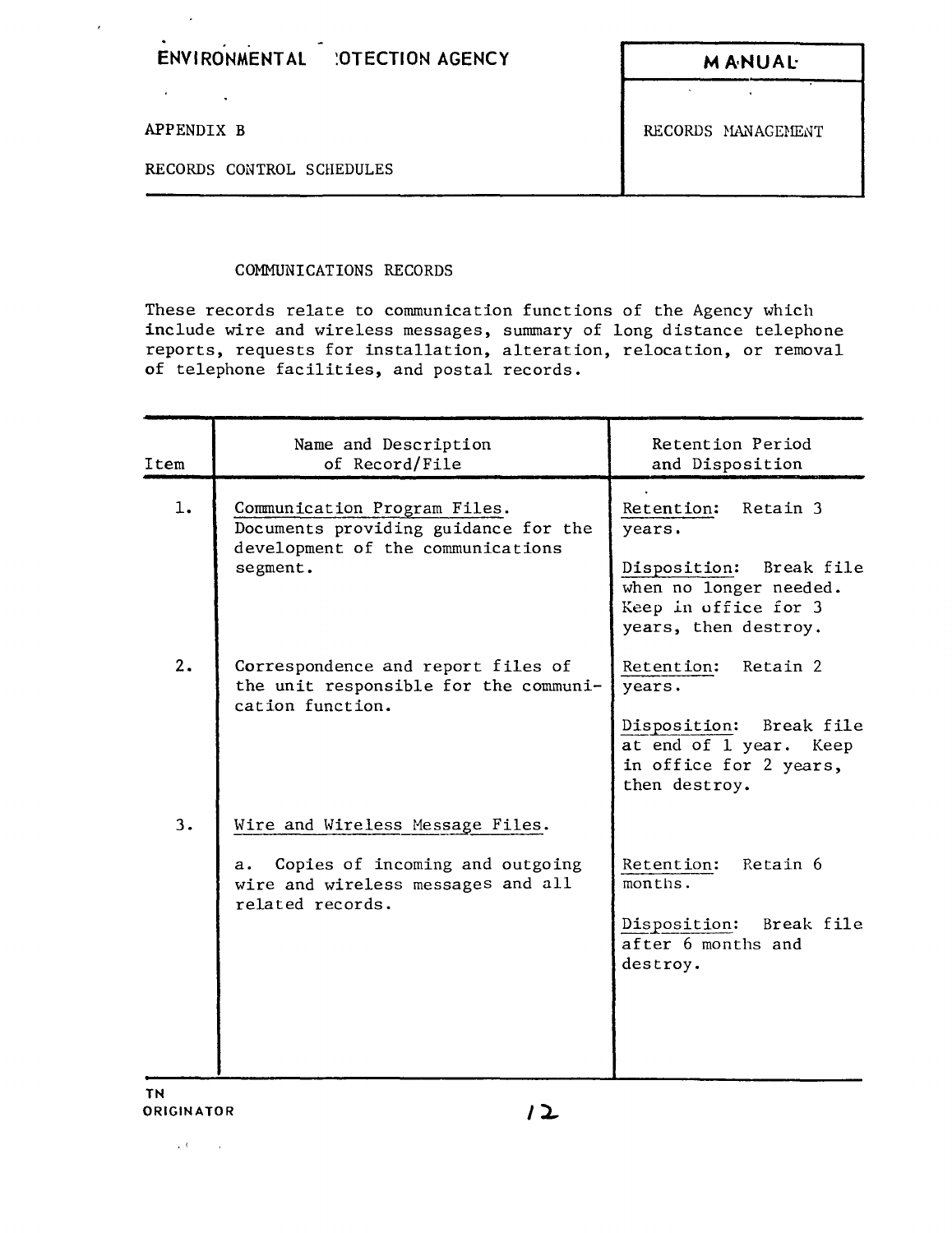| $\ddot{}$<br>APPENDIX B<br>$\sim$ | <b>IANUAL</b>      |
|-----------------------------------|--------------------|
| RECORDS CONTROL SCHEDULES         | RECORDS MANAGEMENT |
|                                   |                    |

## . COMMUNICATIONS RECORDS

These records relate to communication functions of the Agency which include wire and wireless messages, summary of long distance telephones reports, requests for installation, alteration, relocation. or removal of telephone facilities, and postal records.

| Item | Name and Description of Record/File                                                                                                   | Retention Periód<br>and Disposition                                                                                                                                                                                               |
|------|---------------------------------------------------------------------------------------------------------------------------------------|-----------------------------------------------------------------------------------------------------------------------------------------------------------------------------------------------------------------------------------|
| 1.   | Communication Program files.<br>Documents providing guidance for<br>the development of the communi-<br>cations segment.               | Retention: Permanent.<br>Disposition: Break file<br>when no longer needed. Keep<br>in office for 2 years, then<br>transfer to the Federal<br>Records Center. Keep in FRC<br>for 10 years, then offer to<br>the National Archives. |
| 2.   | Correspondence and report files<br>of the unit responsible for the<br>communication function.                                         | Retention: Retain 2 years.<br>Disposition: Break file at<br>ènd of 1 year.<br>Keep in<br>office for 2 years, then<br>destroy.                                                                                                     |
| 3.   | Wire and Wireles's message files.<br>Copies of incoming and out-<br>a.<br>going wire/and wireless message<br>and all related records. | Retain 6 months.<br>Retention:<br>Disposition:<br>Break Kile<br>after 6 months and destxoy.                                                                                                                                       |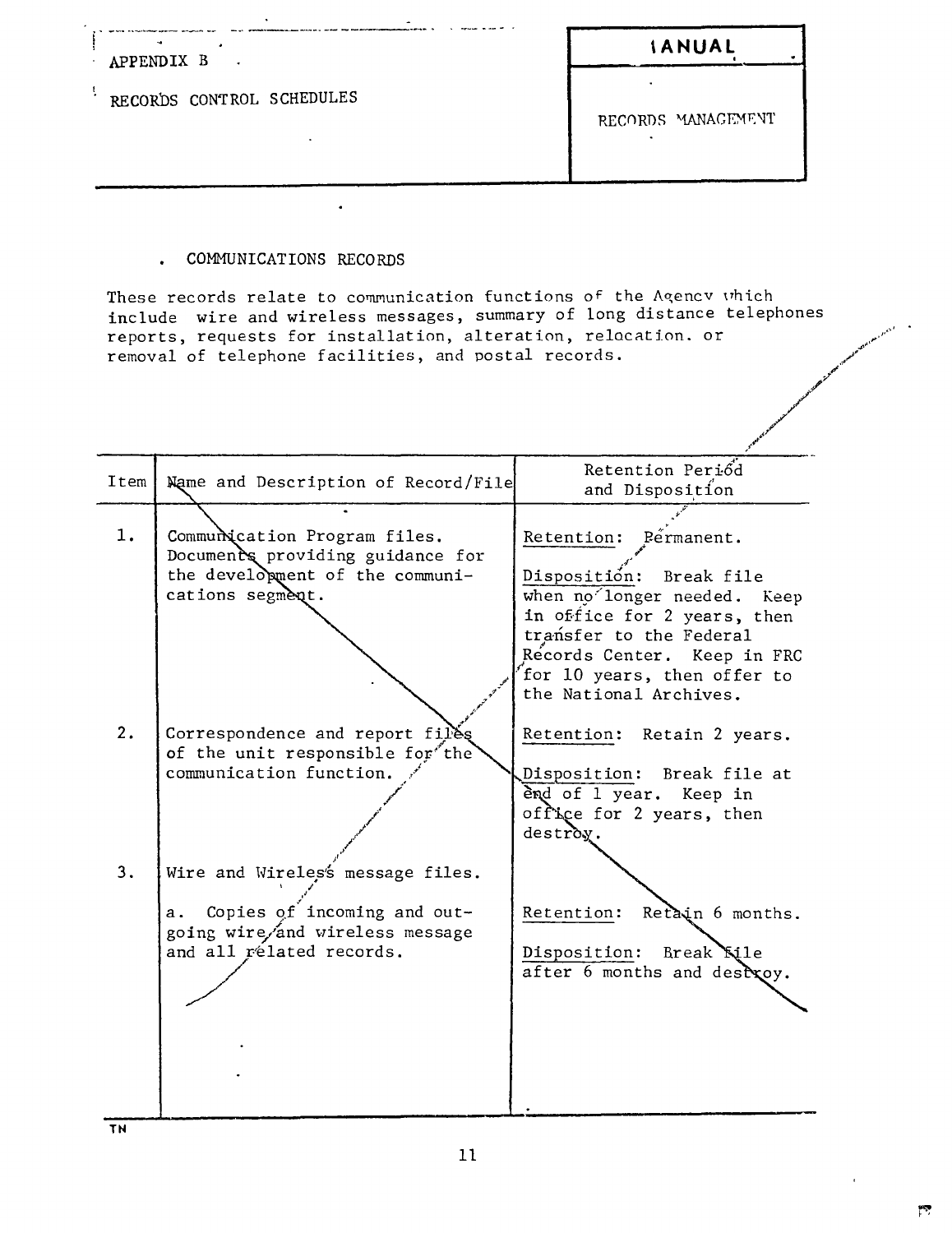| MANUAL |  |  |  |
|--------|--|--|--|
|        |  |  |  |

Ţ

l.

l.

RECORDS CONTROL SCHEDULES

RECORDS MANAGEMENT

| Item | Name and Description<br>of Record/File                                                                             | Retention Period<br>and Disposition                                                                                   |
|------|--------------------------------------------------------------------------------------------------------------------|-----------------------------------------------------------------------------------------------------------------------|
|      | Teleautograph and telescribers<br>ь.<br>tapes.                                                                     | Destroy after<br>Retention:<br>message is dispatched.                                                                 |
|      |                                                                                                                    | See Reten-<br>Disposition:<br>tion above.                                                                             |
|      | c. Original copies of outgoing<br>messages retained by the communica-<br>tions unit.                               |                                                                                                                       |
|      | (1) Authorization copy not<br>duplicated elsewhere showing time of<br>dispatch.                                    | Retention: Retain 2<br>years.                                                                                         |
|      |                                                                                                                    | Disposition: Break file<br>at end of 1 year. Keep<br>in office for 2 years,<br>then destroy.                          |
|      | (2) Authorization copy dupli-<br>cated elsewhere and showing time of<br>dispatch.                                  | Retention:<br>Retain 6<br>months.                                                                                     |
|      |                                                                                                                    | Disposition: Break file<br>after 6 months then<br>destroy.                                                            |
| 4.   | Summaries of long distance telephone<br>reports used to indicate authorized<br>use of telephone service as well as | Retention: Retain 1<br>year after audit.                                                                              |
|      | to audit expense voucher.                                                                                          | Disposition: Break file<br>at end of fiscal year.<br>Keep in office for 1<br>year after records have<br>been audited. |
|      |                                                                                                                    |                                                                                                                       |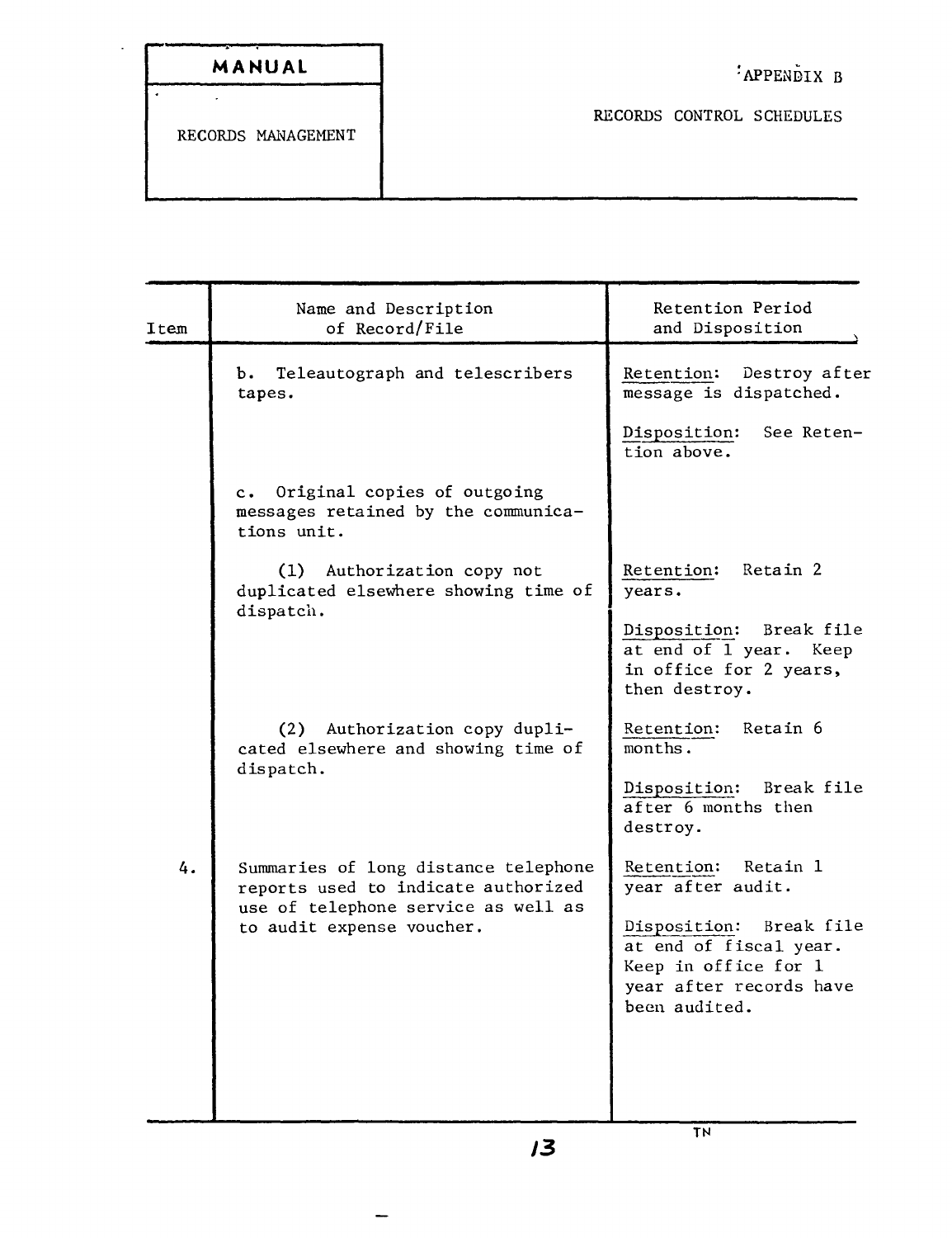| APPENDIX B                | MANUAL .           |
|---------------------------|--------------------|
|                           |                    |
| RECORDS CONTROL SCHEDULES | RECORDS MANAGEMENT |

| Item | Name and Description<br>of Record/File                                                                                                                               | Retention Period<br>and Disposition                                                                                                                    |
|------|----------------------------------------------------------------------------------------------------------------------------------------------------------------------|--------------------------------------------------------------------------------------------------------------------------------------------------------|
| 5.   | Requests from operating units for<br>installation, alterations, reloca-<br>tion, or removal of telephone<br>facilities.                                              | Retention:<br>Retain 1<br>year.<br>Disposition: Break file<br>after work performed or<br>requests canceled. Keep<br>in office 1 year, then<br>destroy. |
| 6.   | Messenger service records including<br>daily logs, assignment records and<br>instructions, delivery receipts,<br>route schedules and related and<br>similar records. | Retention: Retain 2<br>months.<br>Disposition: Break file<br>after 2 months, then<br>destroy.                                                          |
| 7.   | Registered and Insured Mail Files<br>Record of received or dispatched<br>а.<br>registered mail pouches.                                                              | Retention:<br>Retain 1 year.<br>Disposition:<br>Break file<br>at end of 1 year. Keep<br>in office for 1 year,<br>then destroy.                         |
|      | Receipt for incoming and insured<br>Ъ.<br>mail.                                                                                                                      | Retention:<br>Retain 1<br>year.<br>Disposition:<br>Break file<br>at end of 1 year. Keep<br>in office for 1 year,<br>then destroy.                      |

 $\ddot{\phantom{0}}$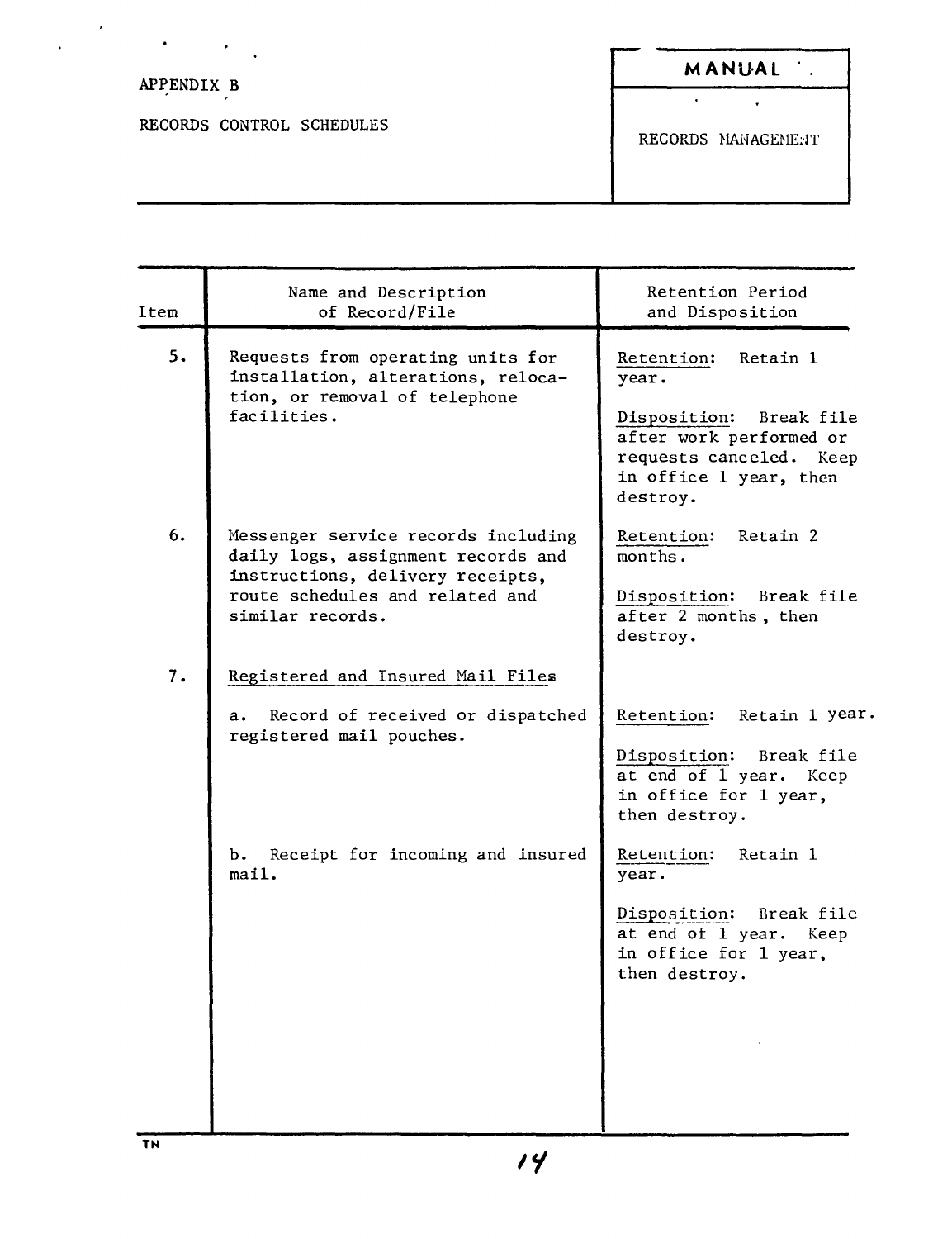| MANUAL |  |  |
|--------|--|--|
|        |  |  |

 $\overline{\phantom{a}}$ 

RECORDS CONTROL SCHEDULES

RECORDS MANAGEMENT

 $\ddot{\phantom{0}}$ 

 $\ddot{\phantom{a}}$ 

| Item | Name and Description<br>of Record/File                                           | Retention Period<br>and Disposition                                                                    |
|------|----------------------------------------------------------------------------------|--------------------------------------------------------------------------------------------------------|
|      | Record of incoming and outgoing<br>$c_{\bullet}$<br>registered and insured mail. | Retention:<br>Retain 1<br>year.                                                                        |
|      |                                                                                  | Disposition:<br>Break file<br>at end of 1 year. Keep<br>in office for 1 year,<br>then destroy.         |
|      | d. Return receipts for registered,<br>insured, and special delivery mail.        | Retention:<br>Retain 1<br>year.                                                                        |
|      |                                                                                  | Disposition:<br>Break file<br>at end of 1 year. Keep<br>in office for 1 year,<br>then destroy.         |
| 8.   | Statistical reports of postage used<br>on outgoing mail.                         | Retain 6<br>Retention:<br>months.                                                                      |
|      |                                                                                  | Disposition: Break file<br>after report is completed.<br>Keep in office for 6<br>months, then destroy. |
| 9.   | Production reports of mail handled<br>and work performed.                        | Retention: Retain 1<br>year.                                                                           |
|      |                                                                                  | Disposition: Break file<br>after report is completed.<br>Keep in office for 1<br>year, then destroy.   |
|      |                                                                                  |                                                                                                        |
|      |                                                                                  |                                                                                                        |
|      |                                                                                  | <b>TN</b>                                                                                              |

 $\overline{\phantom{0}}$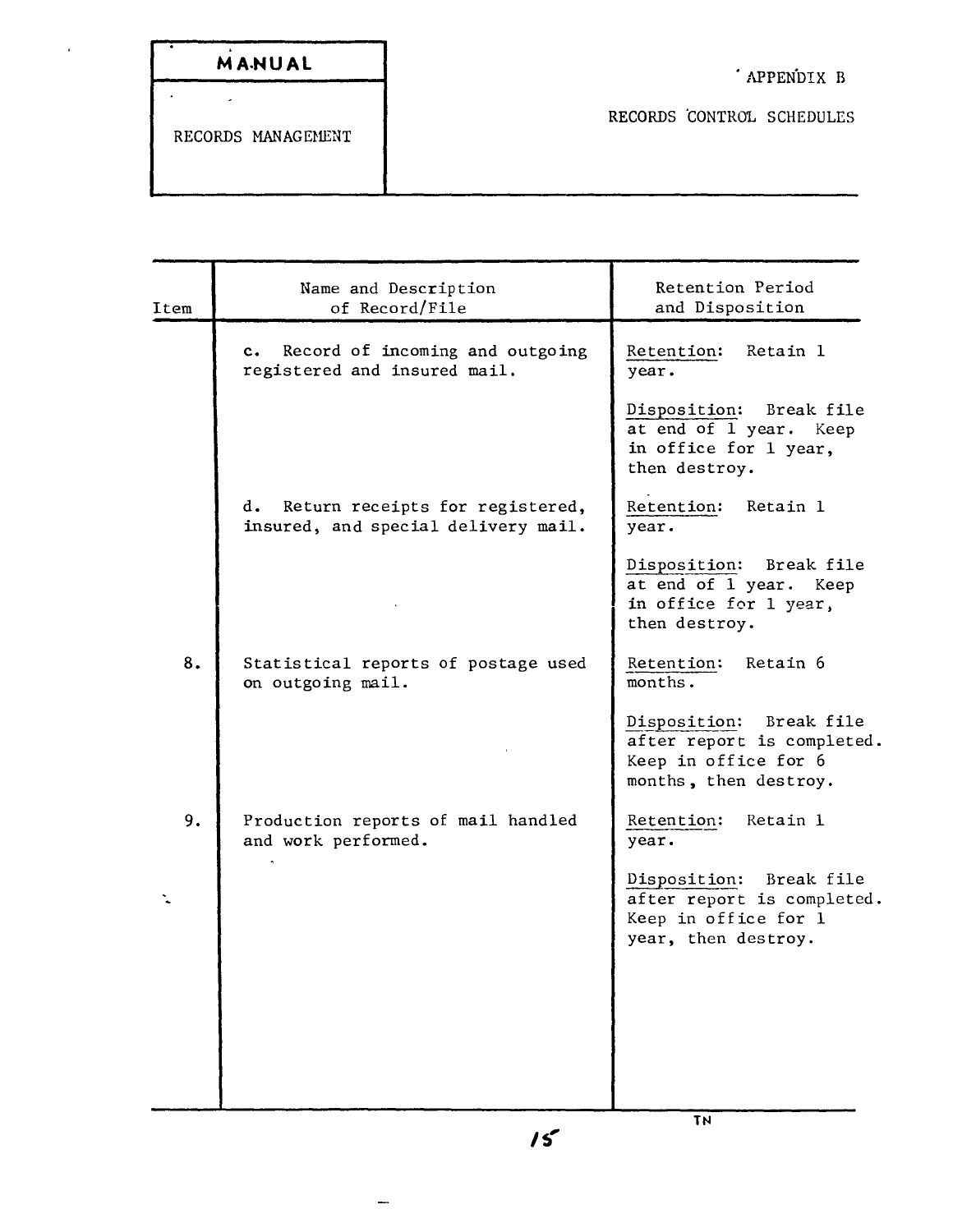| $\blacksquare$<br>$\bullet$ |                    |
|-----------------------------|--------------------|
| APPENDIX B                  | MANUAL             |
| RECORDS CONTROL SCHEDULES   | RECORDS MANAGEMENT |

| Item | Name and Description<br>of Record/File                                                                                                                              | Retention Period<br>and Disposition                                                                                                  |
|------|---------------------------------------------------------------------------------------------------------------------------------------------------------------------|--------------------------------------------------------------------------------------------------------------------------------------|
| 10.  | Record of remittances (check, cash,<br>stamps, and money orders) and other<br>valuable enclosures received through<br>the official mail and messenger serv-<br>ice. | Retain 1<br>Retention:<br>year.<br>Disposition: Break file<br>after 1 year. Keep in<br>office for 1 year, then<br>destroy.           |
| 11.  | Record of receipts for mail and pack-<br>ages received through the official<br>mail and messenger service.                                                          | Retain 6<br>Retention:<br>months.<br>Disposition: Break file<br>after 6 months, then<br>destroy.                                     |
| 12.  | Report of loss, rifling, delay,<br>wrong delivery, or other improper<br>treatment of mail.                                                                          | Retention: Retain 1<br>year.<br>Disposition: Break file<br>after report is completed.<br>Keep in office for 1<br>year, then destroy. |
| 13.  | Records of receipt and routing of<br>incoming and outgoing mail.                                                                                                    | Retain 1<br>Retention:<br>year.<br>Disposition:<br>Break file<br>after 1 year.<br>Keep in<br>office for 1 year, then<br>destroy.     |

 $\overline{1}$ 

 $\overline{a}$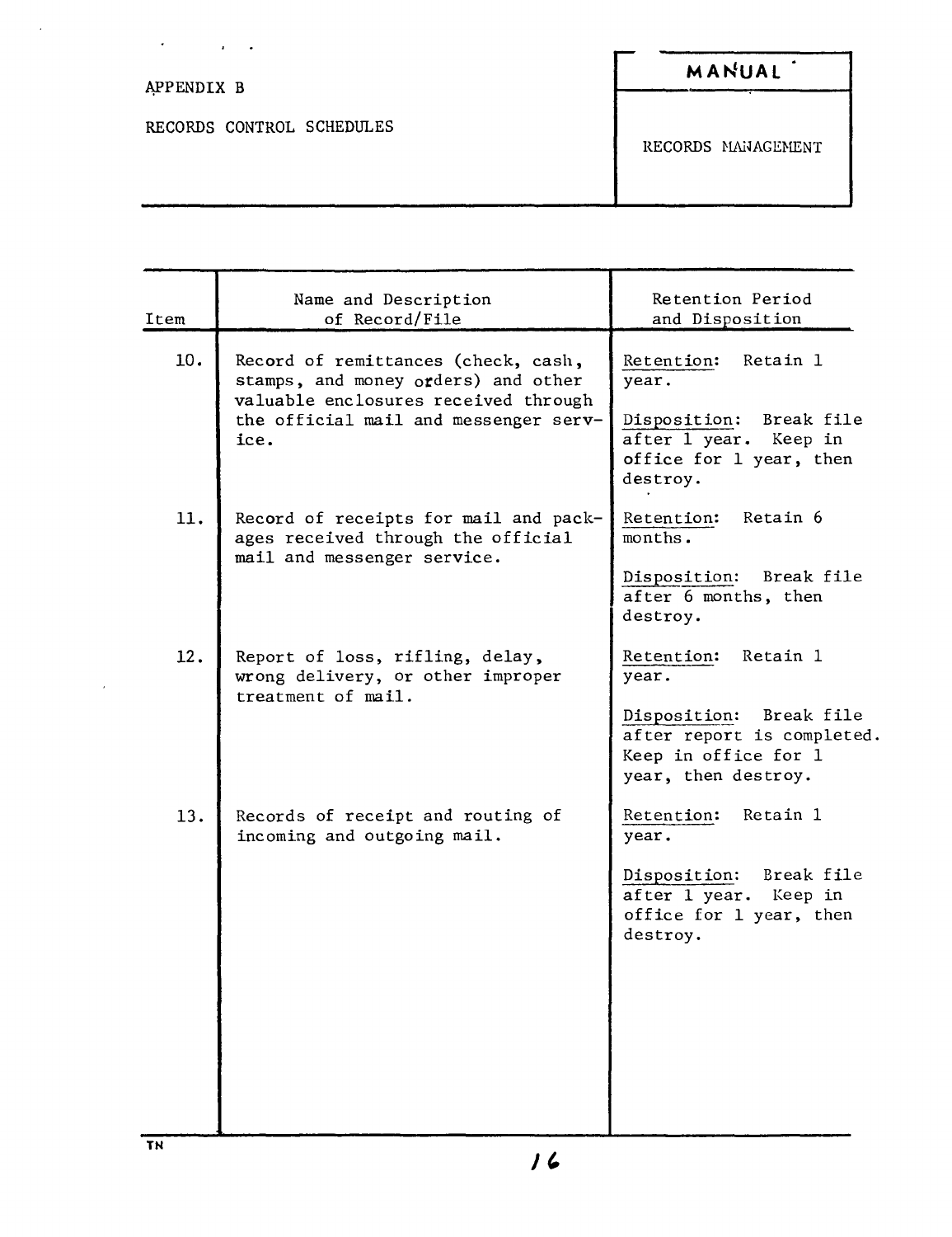| MANUAL |  |  |  |
|--------|--|--|--|

 $\ddot{\phantom{0}}$ 

 $\sim$   $\sim$ 

RECORDS CONTROL SCHEDULES

RECORDS MANAGEMENT

| Item | Name and Description<br>of Record/File                                                                  | Retention Period<br>and Disposition                                                                   |
|------|---------------------------------------------------------------------------------------------------------|-------------------------------------------------------------------------------------------------------|
| 14.  | Official penalty mail reports and<br>all related reports.                                               | Retain 2<br>Retention:<br>years.                                                                      |
|      |                                                                                                         | Disposition: Break file<br>after report is completed.<br>Keep in office for 2<br>years, then destroy. |
| 15.  | Requisition for stamps, (exclusive<br>of copies used as supporting docu-<br>ments to payment vouchers). | Retain 6<br>Retention:<br>months.                                                                     |
|      |                                                                                                         | Disposition:<br>Break file<br>after 6 months, then<br>destroy.                                        |
|      |                                                                                                         |                                                                                                       |
|      |                                                                                                         |                                                                                                       |
|      |                                                                                                         |                                                                                                       |
|      |                                                                                                         |                                                                                                       |
|      |                                                                                                         | <b>TN</b>                                                                                             |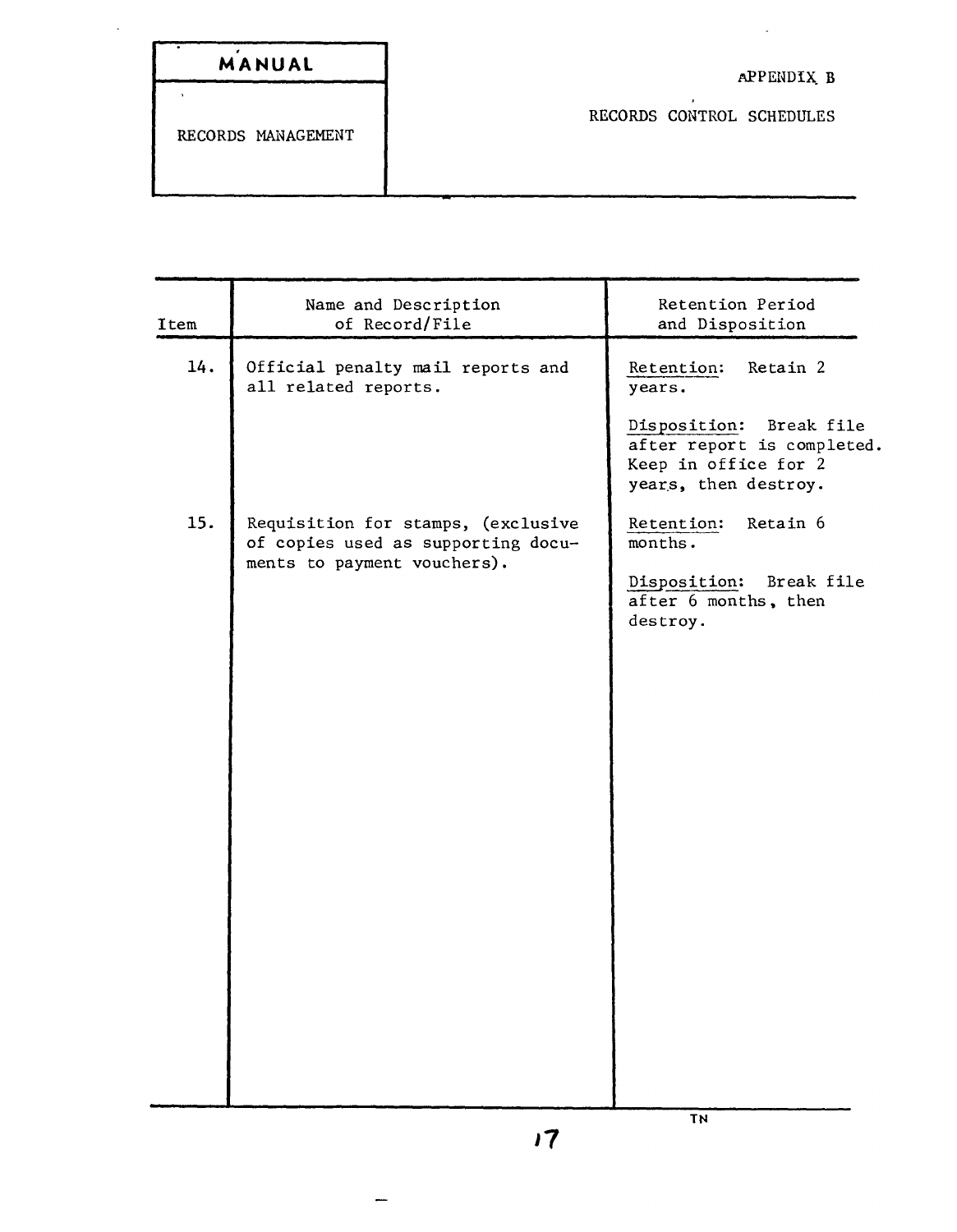## ENVIRONMENTAL : OTECTION AGENCY **MANUAL**

 $\mathbf{r}$ 

 $\hat{\mathcal{L}}$ 

RECORDS CONTROL SCHEDULES

 $\hat{\mathbf{r}}$ 

 $\mathbf{v}$ 

APPENDIX B RECORDS MANAGEMENT

## PRINTING RECORDS

These records relate to printing activities of the Agency which include requests for printing service, control, production and distribution of individual jobs or projects; reports to congress; mailing or distribution lists; and records of office copying equipment.

| Name and Description<br>of Record/File                                                                                                                                                                                      | Retention Period<br>and Disposition                                                                                                                               |
|-----------------------------------------------------------------------------------------------------------------------------------------------------------------------------------------------------------------------------|-------------------------------------------------------------------------------------------------------------------------------------------------------------------|
| Requisitions on the Public Printer<br>and all supporting papers.<br>(Current<br>fiscal year plus previous 2 fiscal<br>years).                                                                                               | Retention: Retain 3<br>years.<br>Disposition: Break file<br>after completion or can-<br>cellation of requisition.<br>Keep in office for 3<br>years, then destroy. |
| Job records and all related papers<br>pertaining to printing, duplicating,<br>and distribution jobs.<br>Files pertaining to the accom-<br>a.<br>plishment of the job, containing the<br>requisition and all related papers. | Retention:<br>Retain 1<br>year.<br>Disposition: Break file                                                                                                        |
|                                                                                                                                                                                                                             | after completion of job.<br>Keep in office for 1<br>year, then destroy.                                                                                           |
| b. Files pertaining to planning,<br>standards, cost, and related techni-<br>cal matters.                                                                                                                                    | Retention:<br>Retain 3<br>years.<br>Disposition: Break file<br>at end of 1 year. Keep<br>in office for 3 years,<br>then destroy.                                  |
|                                                                                                                                                                                                                             |                                                                                                                                                                   |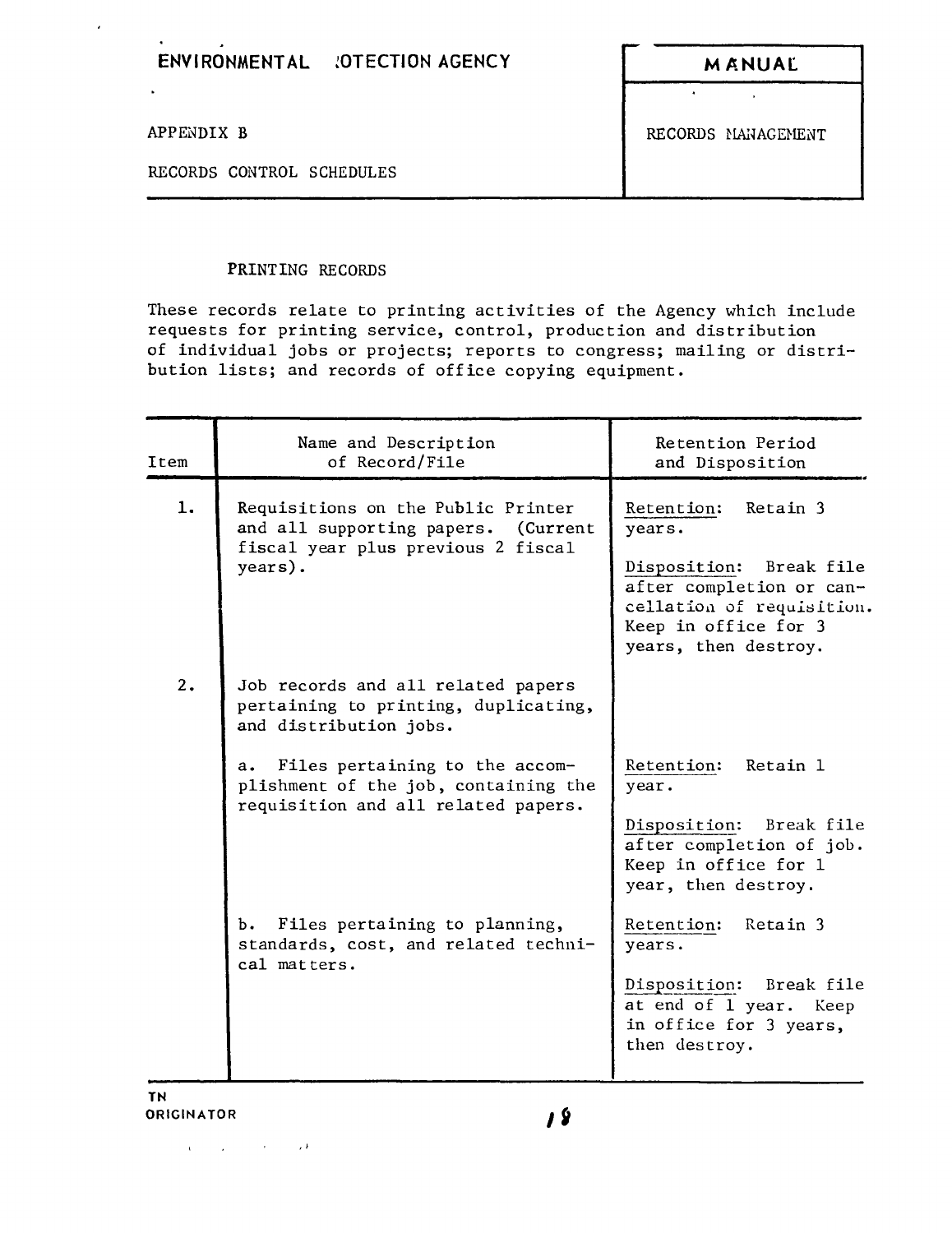| MANUAL |  |  |  |
|--------|--|--|--|

 $\hat{\boldsymbol{\epsilon}}$ 

 $\overline{a}$ 

RECORDS CONTROL SCHEDULES

| Item | Name and Description<br>of Record/File                                                                                                                                                                                                                                                                        | Retention Period<br>and Disposition                                                                                                                                                                        |
|------|---------------------------------------------------------------------------------------------------------------------------------------------------------------------------------------------------------------------------------------------------------------------------------------------------------------|------------------------------------------------------------------------------------------------------------------------------------------------------------------------------------------------------------|
| 3.   | Control registers pertaining to<br>requisitions and work orders.                                                                                                                                                                                                                                              | Retention:<br>Retain 1<br>year.<br>Disposition: Break file<br>after close of fiscal<br>year in which compiled.<br>Keep in office for 1<br>year, then destroy.                                              |
| 4.   | Reports to Congress.<br>a. Agency reports to the Joint<br>Committee on Printing regarding<br>operation of "Printing Plants," pro-<br>curement of commercial printing and<br>inventories of printing plant<br>equipment.<br>b. Copies in subordinate units<br>of the above reports and related work<br>papers. | Retention:<br>Retain 3<br>years.<br>Disposition: Break file<br>after completion of re-<br>port. Keep in office<br>for 3 years, then destroy.<br>Retention:<br>Retain 1<br>year.<br>Disposition: Break file |
| 5.   | JCP authorizations. Correspondence<br>and authorizations by the Joint Com-<br>mittee on Printing and related papers.<br>Establishment, relocation, and<br>a.<br>disestablishment of printing plants.                                                                                                          | after completion of re-<br>port. Keep in office<br>for 1 year, then destroy.<br>Retain 2<br>Retention:<br>years after relocation<br>or disestablishment of<br>printing plants.                             |
|      |                                                                                                                                                                                                                                                                                                               | <b>TN</b>                                                                                                                                                                                                  |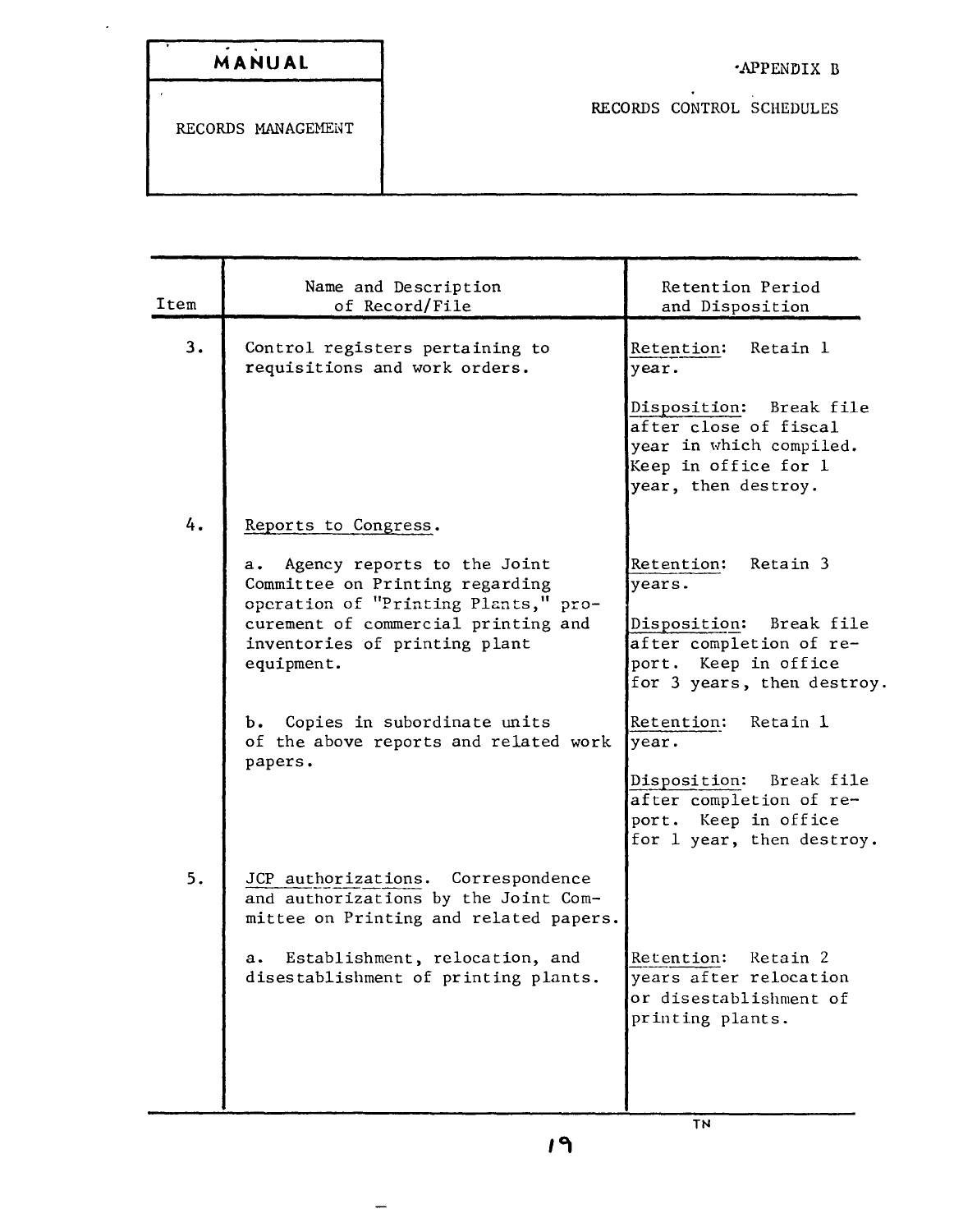| - CALCHER - フォーム シートウィキンキャー コンクラインス | . .                       |
|-------------------------------------|---------------------------|
| MANUAL                              | APPENDIX B                |
| RECORDS MANAGEMENT                  | RECORDS CONTROL SCHEDULES |

| Item | Name and Description of Record/File                                                                                                                                                                                           | Retention Period<br>and Disposition                                                                                                                                                                                               |
|------|-------------------------------------------------------------------------------------------------------------------------------------------------------------------------------------------------------------------------------|-----------------------------------------------------------------------------------------------------------------------------------------------------------------------------------------------------------------------------------|
| 3.   | Control registexs pertaining to<br>requisitions and work orders.                                                                                                                                                              | Retention: Permanent                                                                                                                                                                                                              |
| 4.   |                                                                                                                                                                                                                               | Disposition: Keep in office<br>for reference.                                                                                                                                                                                     |
|      | Reports to the Congress.<br>Agency reports to the Joint<br>а.<br>Committee on Printing regarding<br>operation of "Printing Plants,"<br>procurement of commercial printing/<br>and inventories of printing plant<br>equipment. | Retention: Retain 3 years.<br>Disposition: Break file<br>atter completion of report.<br>Keep in office for 3 years,<br>then destroy.                                                                                              |
|      | b. Copies in subordinate units<br>of the above reports and related<br>work papers.                                                                                                                                            | Retention:<br>Retain 1 year.<br>Disposition: Break file<br>after completion of report.<br>Keep in office for 1 year,<br>then destroy.                                                                                             |
| 5.   | JCP authorizations'. Correspond-<br>ence and authorizations by the<br>Joint Committee on Printing and<br>related papers.<br>Establi'shment, relocation, and<br>а. –<br>disestablishment of printing<br>plants.                | Retention: Permanent.<br>Disposition: Break file when<br>no longer active. Keep in<br>office for 2 years, then<br>transfer to the Federal<br>Records Center. Keep in FRC<br>for 10 years, then offer to<br>the National Archives. |
|      |                                                                                                                                                                                                                               |                                                                                                                                                                                                                                   |

 $\bullet$ 

÷.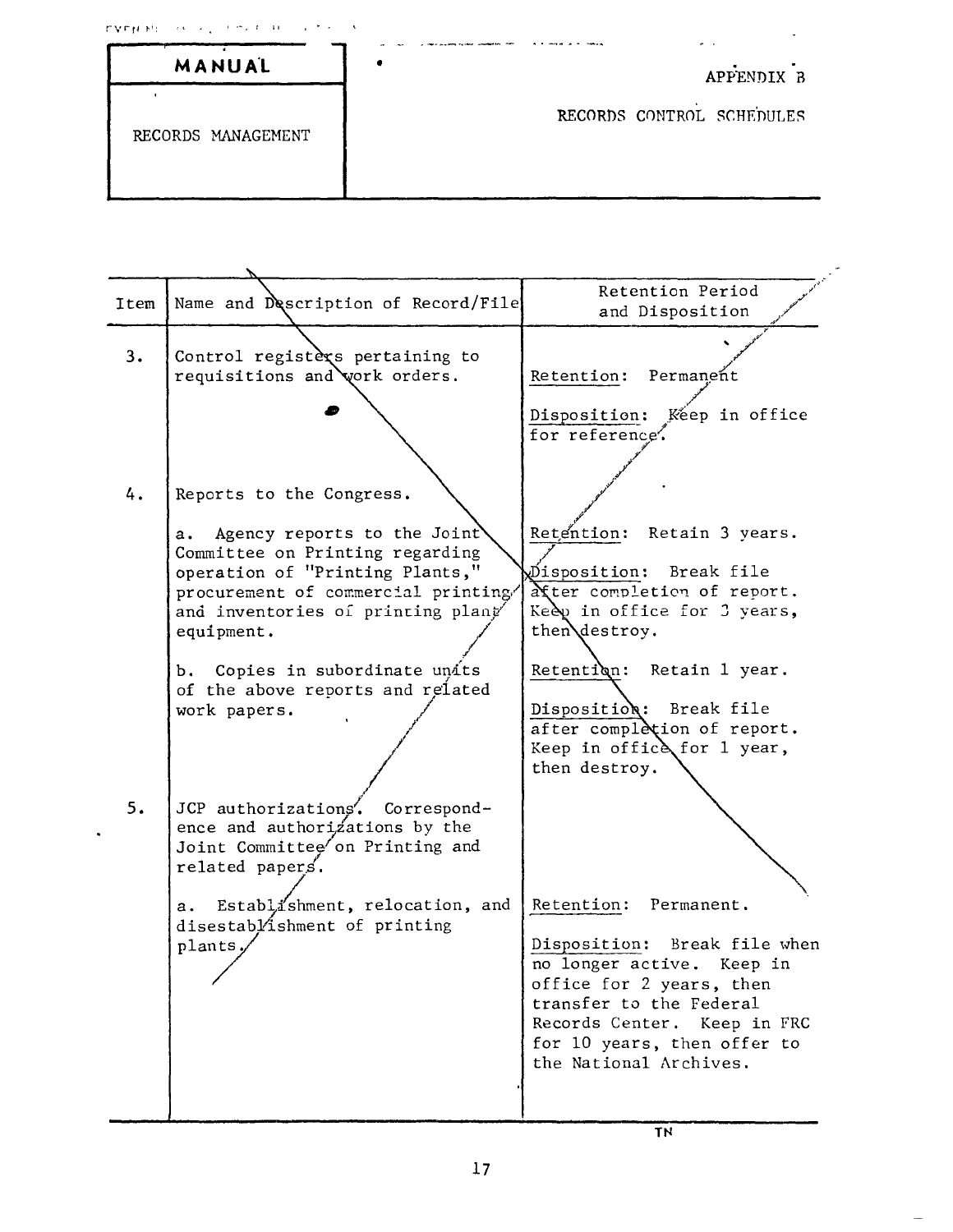## APPENDIX B

 $\sim$   $\sim$ 

 $\mathcal{A}^{\text{max}}$ 

 $\mathcal{A}^{\mathcal{A}}$ 

 $\ddot{\phantom{a}}$ 

RECORDS CONTROL SCHEDULES

 $\Delta \sim 10^{11}$  $\bar{\mathbf{v}}$ 

RECORDS HANAGEHENT

| Item | Name and Description<br>of Record/File                                                          | Retention Period<br>and Disposition                                                                                                       |
|------|-------------------------------------------------------------------------------------------------|-------------------------------------------------------------------------------------------------------------------------------------------|
|      |                                                                                                 | Disposition: Break file<br>after relocation or dis-<br>establishment of print-<br>ing plant. Keep in office<br>for 2 years, then destroy. |
|      | Acquisition, transfer, and<br>ъ.<br>disposal of equipment.                                      | Retention: Retain 2<br>years.                                                                                                             |
|      |                                                                                                 | Disposition: Break file<br>after disposal of equip-<br>ment. Keep in office<br>for 2 years, then destroy.                                 |
| 6.   | Mailing or distribution lists.                                                                  |                                                                                                                                           |
|      | a. Correspondence, request forms,<br>and other records relating to changes<br>in mailing lists. | Retention:<br>Retain 3<br>months.                                                                                                         |
|      |                                                                                                 | Disposition: Destroy 3<br>months after revision.                                                                                          |
|      | Card lists.<br>ъ.                                                                               | Retention: Destroy when<br>canceled or revised.                                                                                           |
|      |                                                                                                 | Disposition: See Reten-<br>tion above.                                                                                                    |
|      | Plate or stencil mailing lists.<br>c.                                                           | Retention: Destroy when<br>canceled or revised.                                                                                           |
|      |                                                                                                 | Disposition: See Reten-<br>tion above.                                                                                                    |
|      |                                                                                                 |                                                                                                                                           |
|      |                                                                                                 |                                                                                                                                           |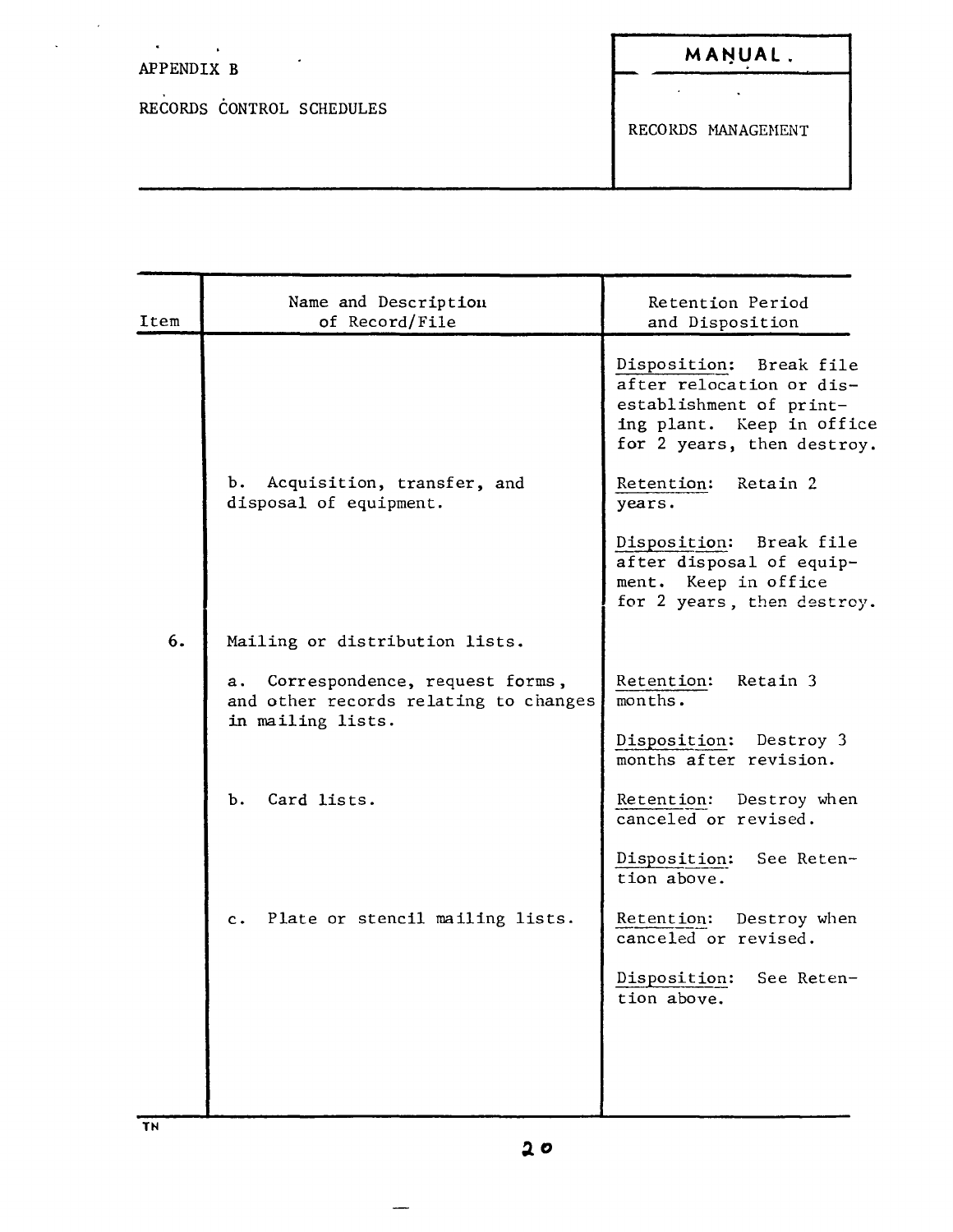| MANUAL |  |  |  |
|--------|--|--|--|
|        |  |  |  |

RECORDS MANAGEMENT

RECORDS CONTROL SCHEDULES

| Item | Name and Description<br>of Record/File                                                                                                                                                                                      | Retention Period<br>and Disposition                                                                                                            |
|------|-----------------------------------------------------------------------------------------------------------------------------------------------------------------------------------------------------------------------------|------------------------------------------------------------------------------------------------------------------------------------------------|
| 7.   | Office Copying Equipment Files.<br>Procurement requests, justifica-<br>а.<br>tions, approvals, or disapprovals,<br>whether purchase or rental equip-<br>ment (except equipment in printing,<br>duplication, or reproduction | Retain 2<br>Retention:<br>years.<br>Break file<br>Disposition:<br>after acquisition of<br>equipment or disapproval.                            |
|      | facilities).<br>Daily production records.<br>ь.                                                                                                                                                                             | Keep in office for 2<br>years, then destroy.<br>Retention:<br>Retain 3                                                                         |
|      |                                                                                                                                                                                                                             | months.<br>Disposition: Destroy 3<br>months after inclusion<br>of data in monthly (or<br>other consolidated)<br>reports.                       |
|      | Production records or reports<br>$c \cdot$<br>(other than daily), cost records<br>(including repairs, maintenance,<br>supplies, operating labor, depre-<br>ciation) and studies.                                            | Retain 5<br>Retention:<br>years.<br>Disposition: Break file<br>when machine is disposed<br>of.<br>Keep in office for<br>5 years, then destroy. |

**TN**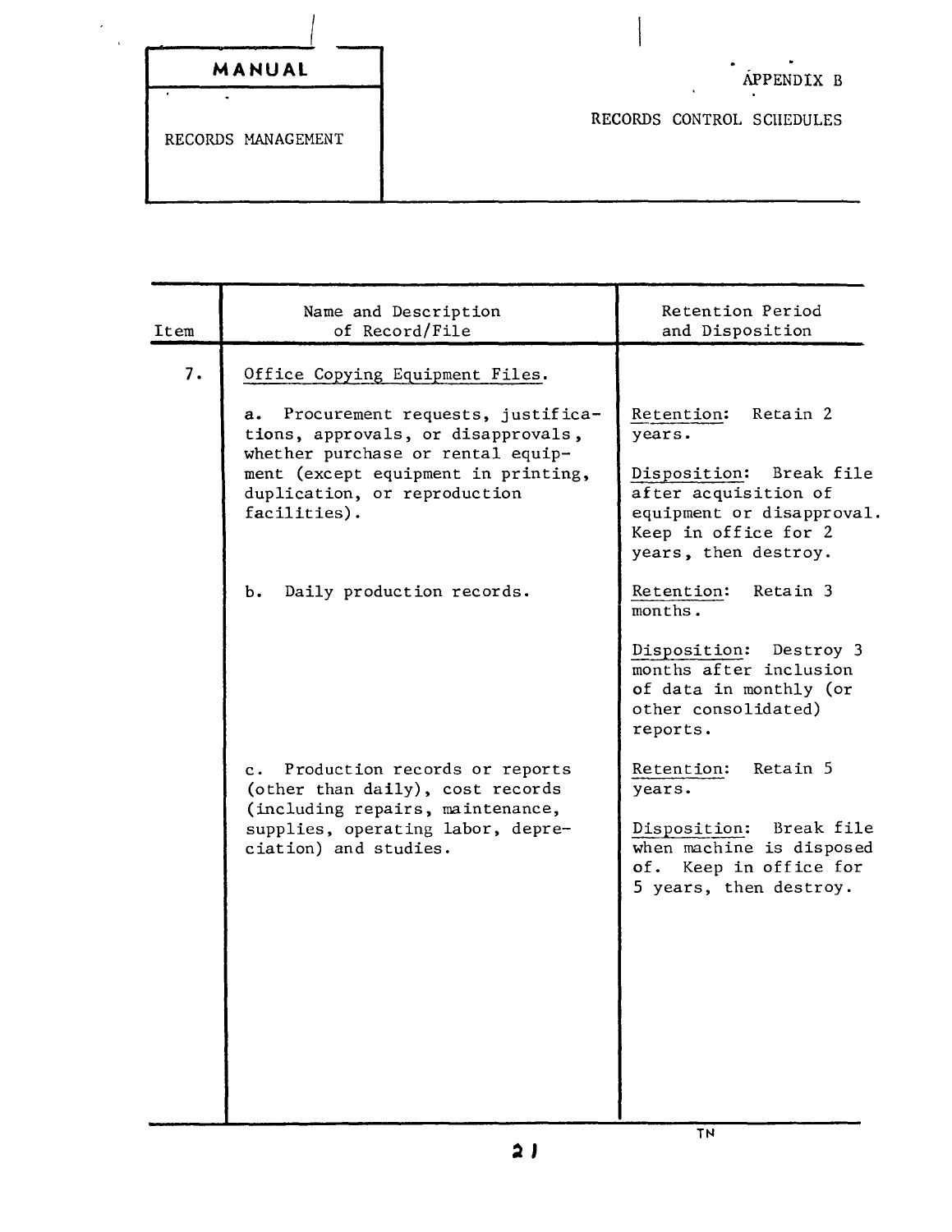## **ENVI RONMENT AL .OTECTION AGENCY M ANUA[**

APPENDIX B

 $\mathbf{r}$ 

RECORDS CONTROL SCHEDULES

RECORDS HANAGENENT

## SAFETY RECORDS

These records relate to the program administered by the Agency for the protection of its employees, property, and those for whom it has a responsibility and include development of safety standards, correspondence, reports, and all related papers concerning individual accidents occuring at installations and reports of surveys and inspections of Government-owned facilities.

| Item     | Name and Description<br>of Record/File                                                                                                                                                                                                                                                                                                                                                                                                                                                                                                                                | Retention Period<br>and Disposition                                                                                                                                                                            |
|----------|-----------------------------------------------------------------------------------------------------------------------------------------------------------------------------------------------------------------------------------------------------------------------------------------------------------------------------------------------------------------------------------------------------------------------------------------------------------------------------------------------------------------------------------------------------------------------|----------------------------------------------------------------------------------------------------------------------------------------------------------------------------------------------------------------|
| 1.<br>2. | Safety Standards Files. Documents<br>created in the development of safety<br>standards and practices in: develop-<br>mental and production operations;<br>and the safe location design, layout,<br>equipment, and construction of<br>facilities and other areas requiring<br>safety standards. The files include<br>recommendations, coordination<br>actions, studies, and other actions<br>taken to establish standards.<br>Accident Case Files. Correspondence,<br>reports, and all related papers<br>concerning individual accidents<br>occuring at installations. | Retention: Retain until<br>superseded or canceled.<br>Disposition: Break file<br>when superseded or can-<br>celed, then destroy.                                                                               |
|          | Headquarters Files.<br>a.                                                                                                                                                                                                                                                                                                                                                                                                                                                                                                                                             | Retention: Retain 10<br>years.<br>Disposition: Break file<br>when no longer needed.<br>Keep in office for 3<br>years, then transfer to<br>Federal Records Center.<br>Keep in FRC for 7 years,<br>then destroy. |

**TN ORIGINATOR**

state of the state of the state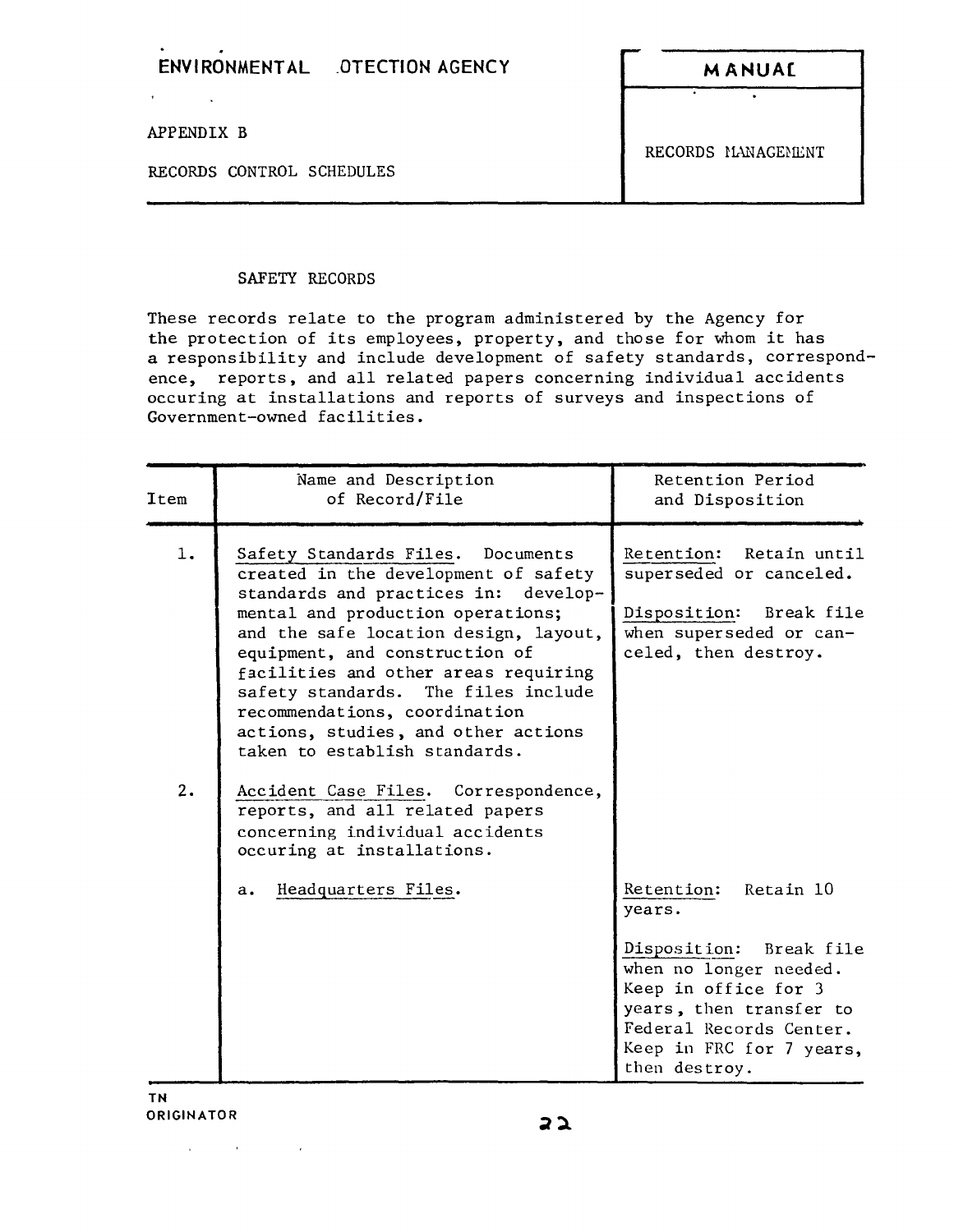$\ddot{\phantom{0}}$ 

 $\hat{\mathcal{A}}$ 

|                           | APPENDIX B                                                                                                                                                                                                                                                                                                                                                                                                                                                                                                                                                                         | MANUAL                                                                                                                                                                                                   |
|---------------------------|------------------------------------------------------------------------------------------------------------------------------------------------------------------------------------------------------------------------------------------------------------------------------------------------------------------------------------------------------------------------------------------------------------------------------------------------------------------------------------------------------------------------------------------------------------------------------------|----------------------------------------------------------------------------------------------------------------------------------------------------------------------------------------------------------|
| RECORDS CONTROL SCHEDULES |                                                                                                                                                                                                                                                                                                                                                                                                                                                                                                                                                                                    | RECORDS MANAGEMENT                                                                                                                                                                                       |
|                           | SAFETY RECORDS<br>Theserecords relate to the program administered by the Agency for<br>the protection of its employees, property, and those for whom it has<br>a responsibility and include development of safety standards. cor-<br>respondence, reports, and all related papers concerning individual<br>accidents occurring at installations and reports of survevs and<br>inspections of Government-owned facilities.                                                                                                                                                          |                                                                                                                                                                                                          |
|                           | Item Name and Description of Record/File'                                                                                                                                                                                                                                                                                                                                                                                                                                                                                                                                          | Retention Period<br>and Disposition                                                                                                                                                                      |
| 1.<br>2.                  | Documents<br>Safety Standards files.<br>created in the development of/<br>safety standards and practices in:<br>developmental and production<br>operations; and the safe location,<br>design, layout, equipment, and<br>construction of facilities and<br>other areas requiring/safety stand-<br>ards. The files include recomen-<br>dations, coordination actions,<br>studies, and other actions taken<br>to establish standards.<br>Accident Case/files. Correspond-<br>ence, reports, and all related<br>papers congerning individual acci-<br>dents occuring at installations. | Retention: Retain 10 vears.<br>Disposition: Break file at<br>end of vear. Keep in office<br>for Xvears, then transfer to<br>Federal Records Center. Keep<br>in FRC for vears, then<br>destroy.           |
|                           | Headquarters files.<br>a.                                                                                                                                                                                                                                                                                                                                                                                                                                                                                                                                                          | Retention: Retain 10 years.<br>Disposition: Break file when<br>no longer needed. Keep in<br>office for 3 vears, then<br>transfer to Federal Pecords<br>Center. Keep in FRC for 7<br>years, then destrov. |

 $\mathcal{L}_{\text{max}}$  and  $\mathcal{L}_{\text{max}}$ 

 $\frac{1}{2}$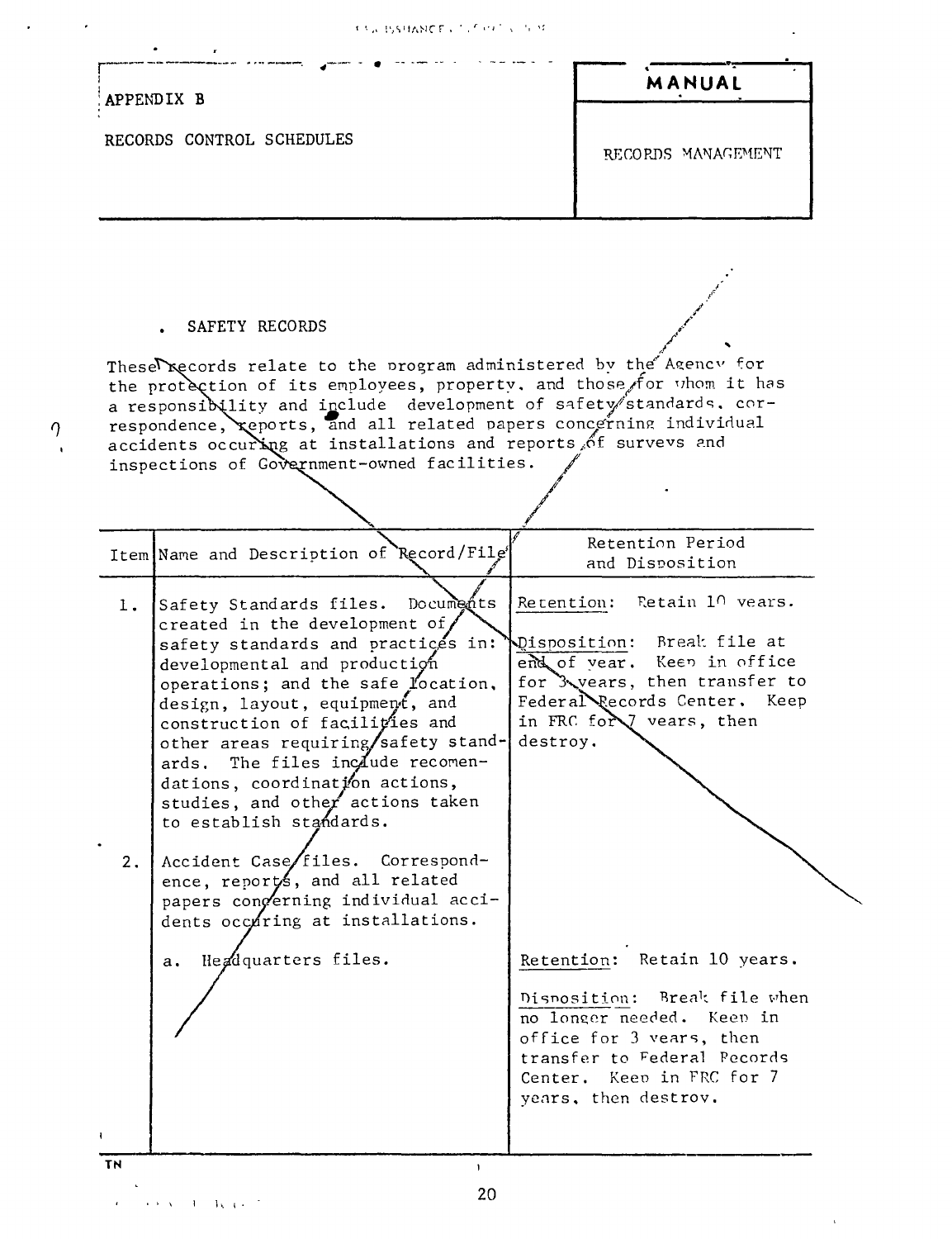$\ddot{\phantom{0}}$ 

RECORDS CONTROL SCHEDULES

| Item | Name and Description<br>of Record/File                                            | Retention Period<br>and Disposition                                                                  |
|------|-----------------------------------------------------------------------------------|------------------------------------------------------------------------------------------------------|
|      | Field offices Files.<br>ъ.                                                        | Retain 2<br>Retention:<br>years.                                                                     |
|      |                                                                                   | Disposition:<br>Break file<br>when no longer needed.<br>Keep in office for 2<br>years, then destroy. |
| 3.   | Safety Program Report Files.<br>Statistical reports of injuries and<br>accidents. |                                                                                                      |
|      | Headquarters Files.<br>$\mathbf{a}$ .                                             | Retention:<br>Retain 5<br>years.                                                                     |
|      |                                                                                   | Disposition: Break file<br>when no longer needed.<br>Keep in office for 5<br>years, then destroy.    |
|      | Field offices Files.<br>b.                                                        | Retention:<br>Retain 2<br>years.                                                                     |
|      |                                                                                   | Disposition: Break file<br>when no longer needed.<br>Keep in office for 2<br>years, then destroy.    |
| 4.   | Property Safety Files. Safety<br>inspection and maintenance records               | Retention:<br>Destroy.                                                                               |
|      | for all EPA real and personal<br>property.                                        | Disposition: Break file<br>and destroy when related<br>property is disposed of<br>by EPA.            |
|      |                                                                                   |                                                                                                      |
|      |                                                                                   |                                                                                                      |

TN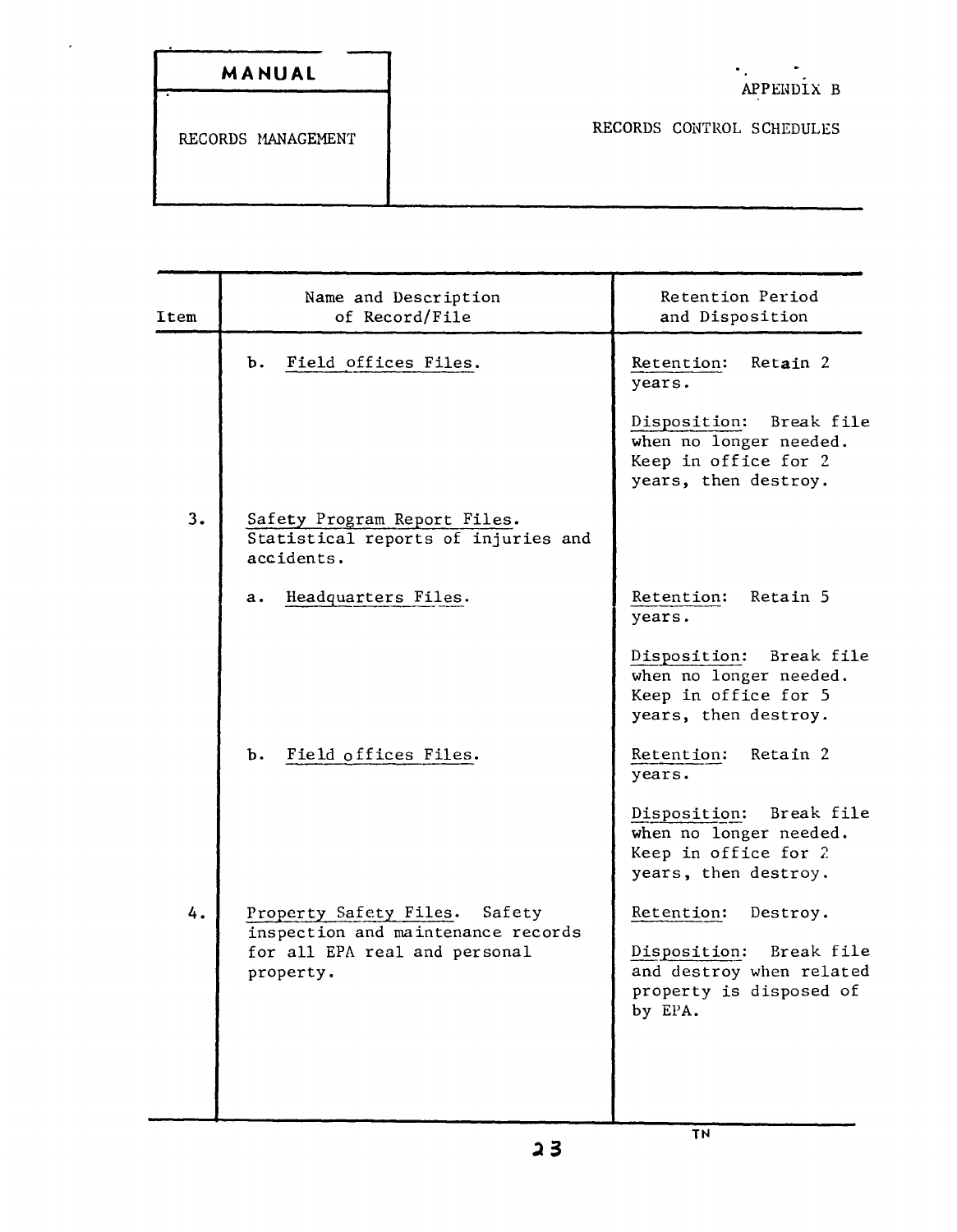## $\sigma_{\rm c}$  ,  $\sigma_{\rm c}$  ,  $\sigma_{\rm c}$ M A NUAL -APPENDIX B  $\mathcal{A}^{\text{max}}_{\text{max}}$ RECORDS COHTROL SCHEDULES RECORDS MANAGEMENT

| Item | Name and Description<br>of Record/File                                                                                                                                                                                                                              | Retention Period<br>and Disposition                                                                                                      |
|------|---------------------------------------------------------------------------------------------------------------------------------------------------------------------------------------------------------------------------------------------------------------------|------------------------------------------------------------------------------------------------------------------------------------------|
| 5.   | Protective and Preventive Measures<br>Reports of surveys and<br>Report Files.<br>inspections of Government-owned<br>facilities conducted to insure<br>adequacy of protective and preventive<br>measures taken against hazards of<br>fire, explosion, and accidents. | Retention:<br>Retain 3<br>years.<br>Disposition:<br>Break file<br>when no longer needed.<br>Keep in office for 3<br>years, then destroy. |
|      |                                                                                                                                                                                                                                                                     |                                                                                                                                          |

 $\sim 10^{-1}$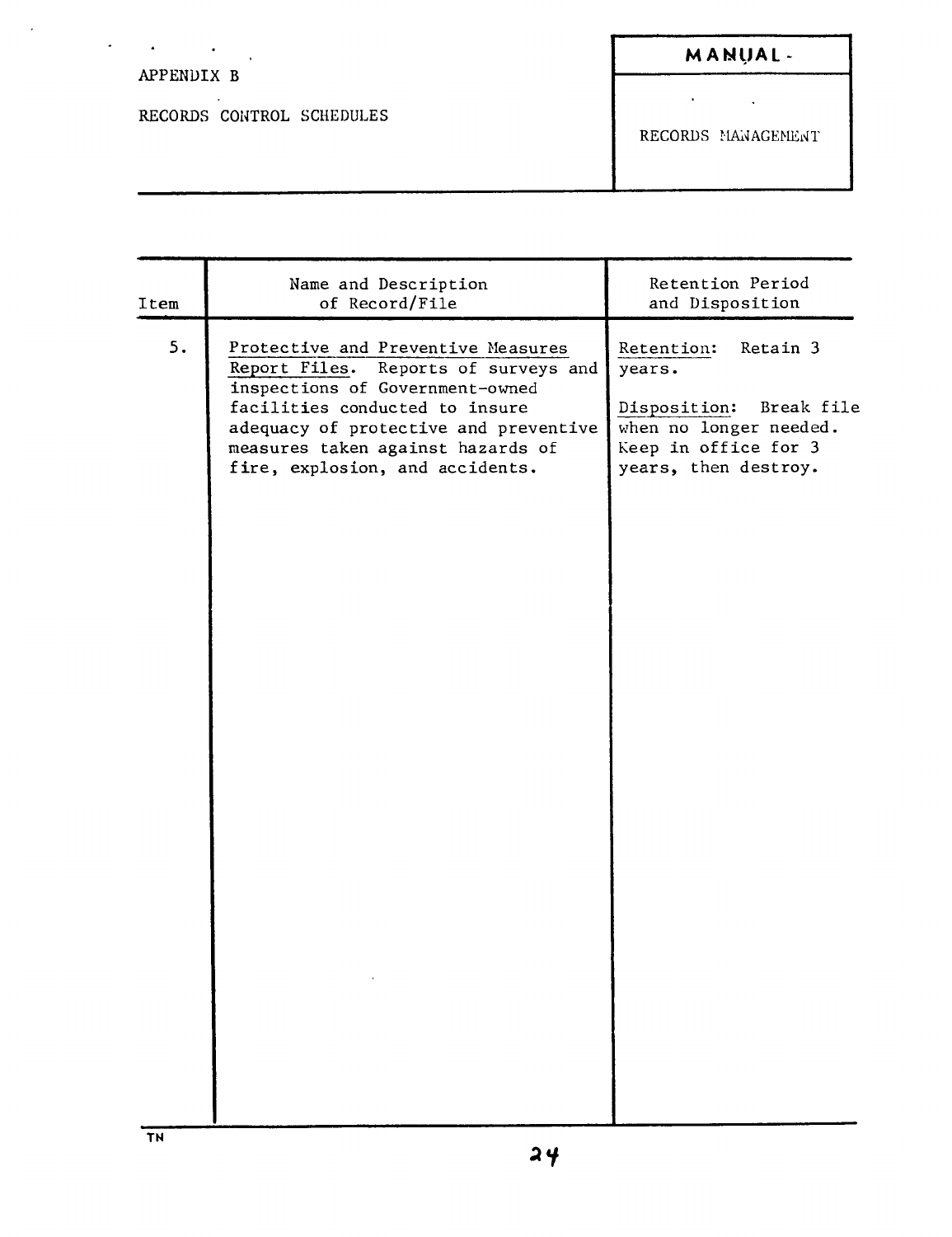| ENVIRONMENTAL .OTECTION AGENCY | <b>MANUA</b> |
|--------------------------------|--------------|

 $\ddot{\phantom{a}}$ 

RECORDS CONTROL SCHEDULES

APPENDIX B RECORDS MANAGEMENT

## VISUAL AIDS AND GRAPHIC RECORDS

These records relate to the documents and other material prepared for the purpose of assisting Agency officials in presentations such as Congressional hearings, program reviews, technical briefings, etc; processing and production of photographic services; reports of photographic production; and cards showing film and equipment on loan.

| Item | Name and Description<br>of Record/File                                                                                                                                                                                                                         | Retention Period<br>and Disposition                                                                                                                   |
|------|----------------------------------------------------------------------------------------------------------------------------------------------------------------------------------------------------------------------------------------------------------------|-------------------------------------------------------------------------------------------------------------------------------------------------------|
| 1.   | Documents and other material prepared<br>for the purpose of assisting EPA<br>officials in presentations, such as<br>Congressional Hearings, program re-<br>views, technical briefings, public<br>lectures, publications, exhibits, and<br>in-house activities. |                                                                                                                                                       |
|      | Original art work.<br>$a_{\bullet}$                                                                                                                                                                                                                            |                                                                                                                                                       |
|      | (1) Art work used in Congress-<br>ional Hearings; budget presentations;<br>summary review conferences; technical<br>briefings; and presentations to the<br>public such as speeches, releases to<br>news media, educational briefs, and<br>exhibits.            | Retention:<br>Retain 3<br>years.<br>Disposition: Break file<br>after project/program is<br>completed. Keep in<br>office for 3 years, then<br>destroy. |
|      | (2) Art work used in fund<br>drives, posters for employee sponsor-<br>ed activities, illustrations used<br>in administrative function activities,<br>and other routine in-house activities.                                                                    | Retention:<br>Retain 1<br>year.<br>Disposition: Break file<br>after project/program is<br>completed. Keep in office<br>for 1 year, then destroy.      |

**TN ORIGINATOR**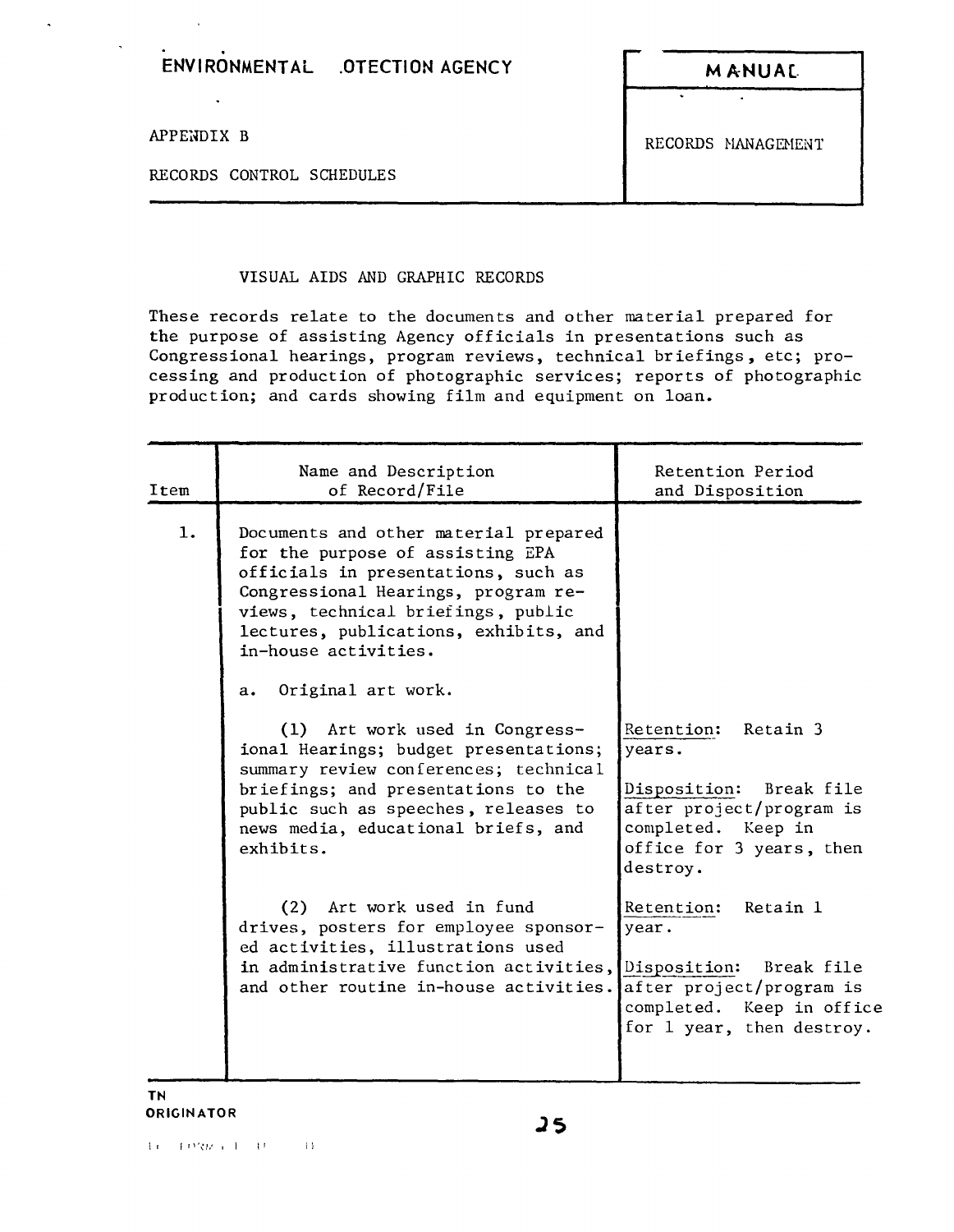| <u>termina analysis yrithiau yrithiau yrithiau yrithiau yrithiau yrithiau yrithiau yrithiau yrithiau yrithiau yr</u> |        |  |
|----------------------------------------------------------------------------------------------------------------------|--------|--|
|                                                                                                                      | MANUAL |  |

 $\mathcal{L}^{\pm}$ 

 $\sim$ 

RECORDS COHTROL SCHEDULES

| Item | Name and Description<br>of Record/File                                                                                                                                  | Retention Period<br>and Disposition                                                                                                                            |
|------|-------------------------------------------------------------------------------------------------------------------------------------------------------------------------|----------------------------------------------------------------------------------------------------------------------------------------------------------------|
|      | Slides and viewgraphs used by<br>b.<br>program, staff, and project offices<br>for presentation.                                                                         | Retention:<br>Retain 1<br>year.<br>Disposition: Break file<br>when material is no<br>longer needed or obsolete.<br>Keep in office for 1<br>year, then destroy. |
|      | Designs and engineering drawings<br>$\mathbf{c}$ .<br>for fabrication of display models<br>and exhibits.                                                                | Retention:<br>Retain 3<br>years.<br>Disposition: Break file<br>when no longer needed or<br>obsolete. Keep in office<br>for 3 years, then destroy.              |
| 2.   | Photographic work orders and ledgers<br>(includes work orders and ledgers<br>used in processing and production of<br>photographic services).                            | Retain 1<br>Retention:<br>year.<br>Disposition: Break file<br>at end of 1 year. Keep<br>in office for 1 year,<br>then destroy.                                 |
| 3.   | Photographic Production Report Files.<br>Documents showing workload, time<br>expended, and type of production<br>(color, black and white, still, or<br>motion picture). | Retain 1<br>Retention:<br>year.<br>Disposition: Break file<br>at end of 1 year. Keep<br>in office for 1 year,<br>then destroy.                                 |

 $26$ 

TN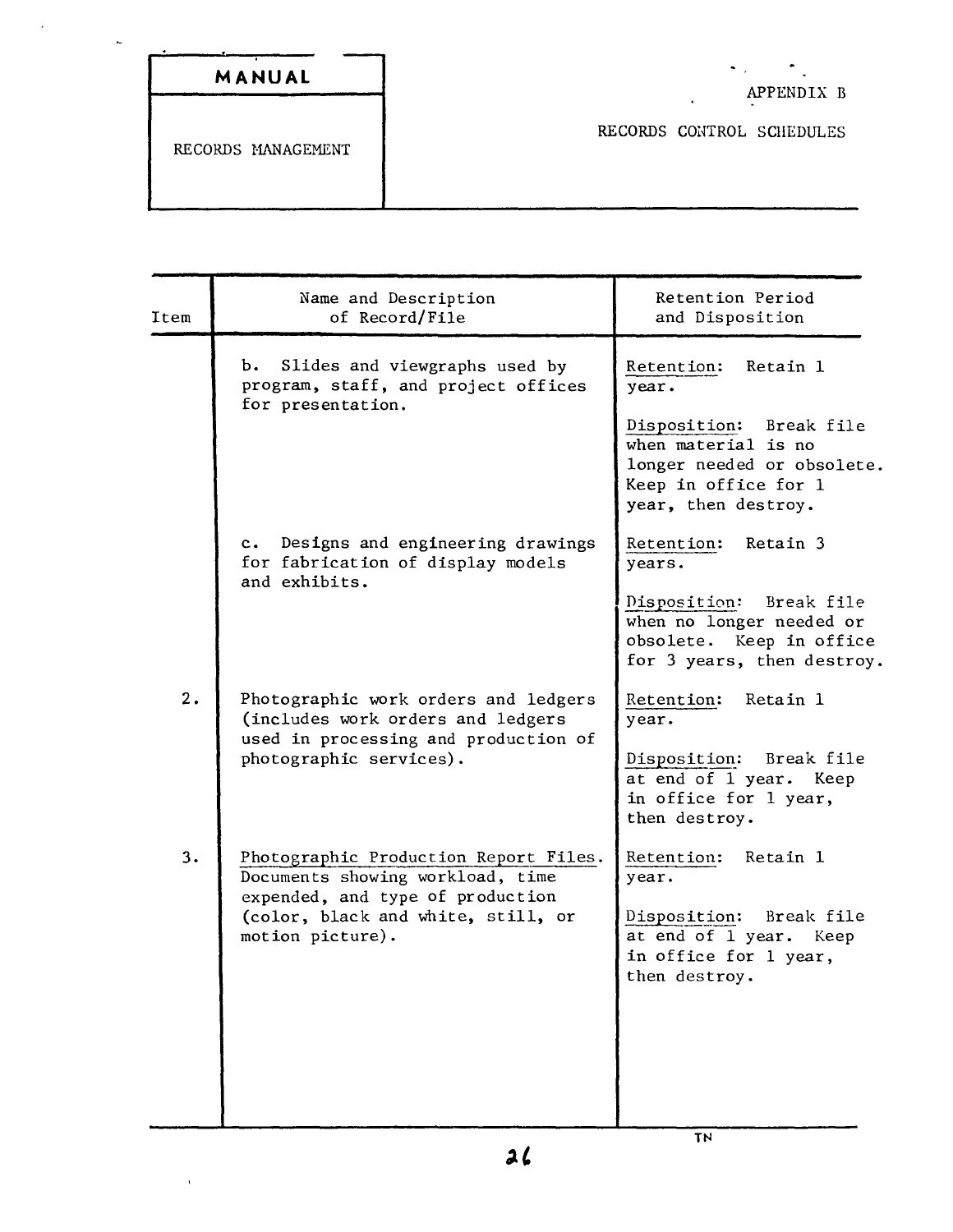| $\bullet$                 |                     |
|---------------------------|---------------------|
| APPENDIX B                | MANUAL <sup>-</sup> |
|                           |                     |
| RECORDS CONTROL SCHEDULES |                     |
|                           | RECORDS MANAGEMENT  |
|                           |                     |
|                           |                     |

| Item | Name and Description<br>of Record/File                                                 | Retention Period<br>and Disposition                                                                                                    |
|------|----------------------------------------------------------------------------------------|----------------------------------------------------------------------------------------------------------------------------------------|
| 4.   | Film and Equipment Control Card Files.<br>Cards showing film and equipment on<br>loan. | Retention:<br>Retain 1<br>year.<br>Disposition: Break file<br>after last entry on card.<br>Keep in office for 1<br>year, then destroy. |
|      |                                                                                        |                                                                                                                                        |

 $\sim$   $\alpha$ 

 $\ddot{\phantom{1}}$ 

 $\mathcal{L}^{\text{max}}_{\text{max}}$  , where  $\mathcal{L}^{\text{max}}_{\text{max}}$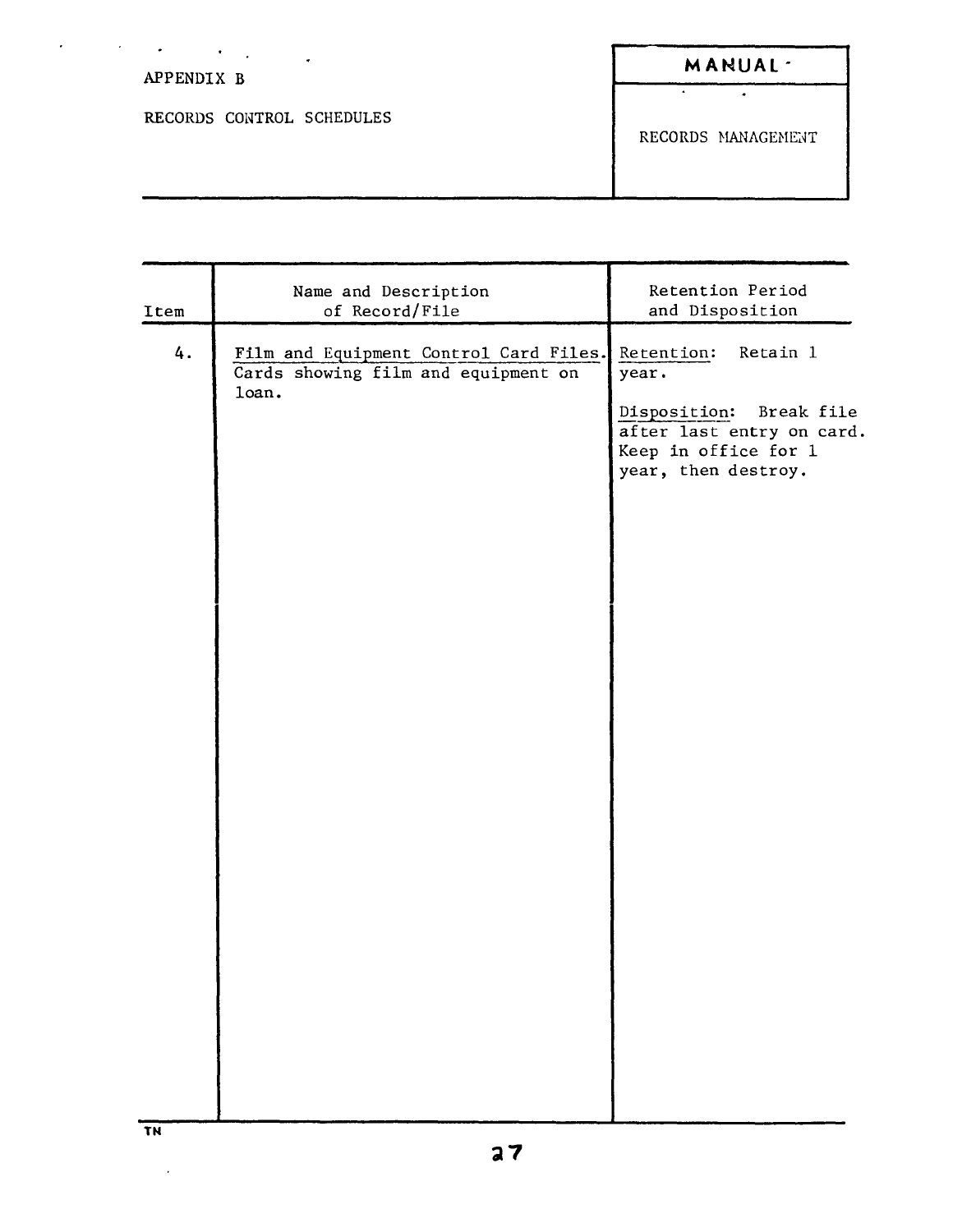- **ENVIRONMENTAL .OTECTION AGENCY <sup>M</sup> ANUAi**

RECORDS CONTROL SCHEDULES

APPENDIX B RECORDS MANAGEMENT

SPACE AND MAINTENANCE RECORDS

These records relate to the management and utilization of facilities used by the Agency and include allocation, utilization and release of space under EPA control; reports showing the preliminary design of proposed construction projects; documents relating to project requests; and requests for repairs and services.

| Item | Name and Description<br>of Record/File                                                                                                                   | Retention Period<br>and Disposition                                                                                                                                                                                       |
|------|----------------------------------------------------------------------------------------------------------------------------------------------------------|---------------------------------------------------------------------------------------------------------------------------------------------------------------------------------------------------------------------------|
| 1.   | Records relating to the allocation,<br>utilization and release of space<br>under EPA control, and related reports<br>to General Services Administration. |                                                                                                                                                                                                                           |
|      | a. Building plan files and related<br>EPA records utilized in space plan-<br>ning, assignment, and adjustment.                                           | Retention: Retain 2<br>vears.<br>Disposition: Break file<br>afer termination of<br>assignment, or when lease<br>is canceled, or when plans<br>are superseded or obsolete.<br>Keep in office for 2<br>years, then destroy. |
|      | b. Other correspondence and reports<br>to subordinate office within EPA<br>relating to Agency space holdings and<br>requirements.                        |                                                                                                                                                                                                                           |
|      | (1) Agency reports to GSA<br>regarding space occupied in "Metro-<br>politan Washington" and outside the<br>District of Columbia, and related<br>papers.  | Retention: Retain 2<br>years.<br>Disposition: Break file<br>after report is completed.<br>Keep in office for 2<br>years, then destroy.                                                                                    |

**TN ORIGINATOR**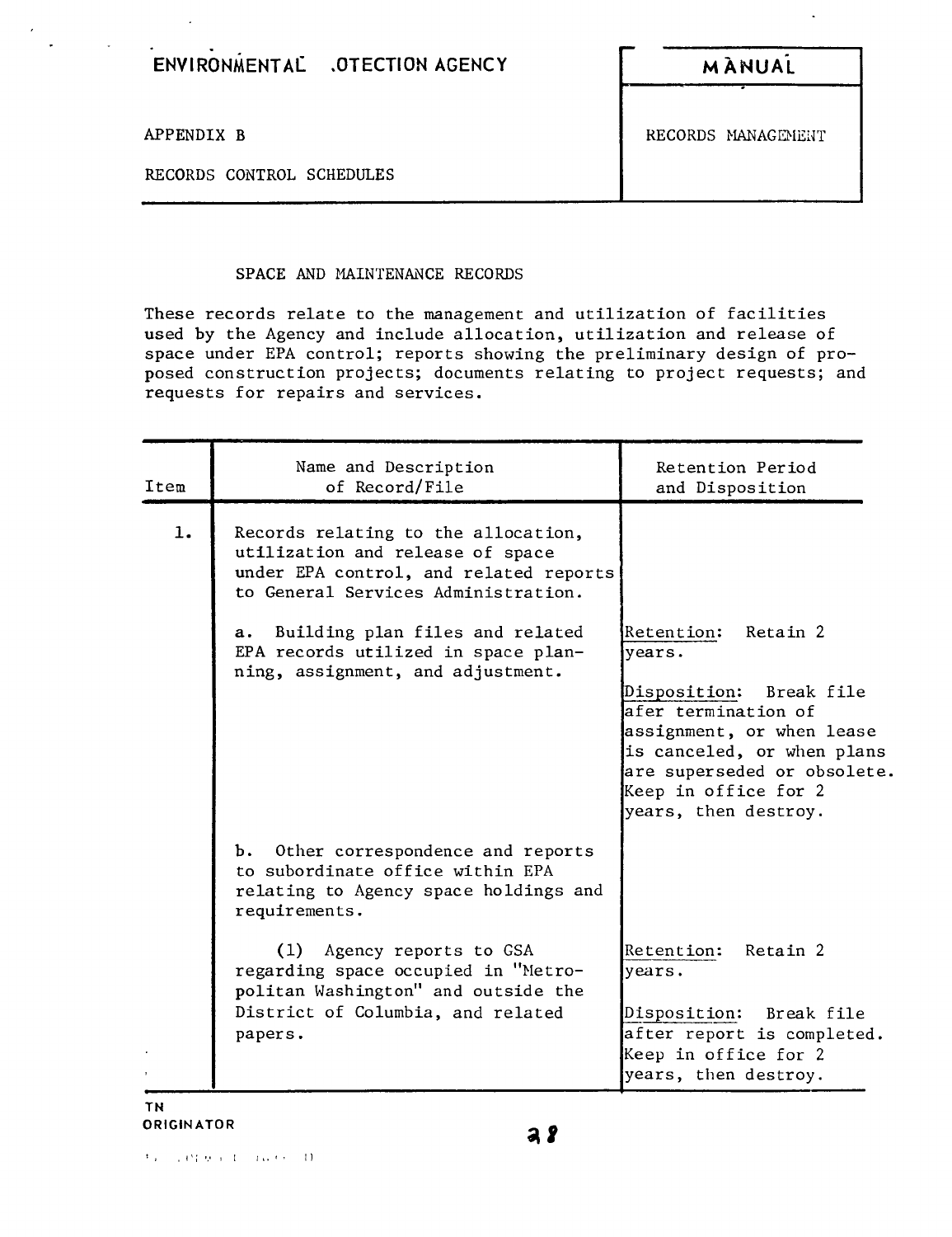| MANUAL |  |  |  |
|--------|--|--|--|
|        |  |  |  |
|        |  |  |  |

 $\overline{\phantom{a}}$ 

 $\hat{\boldsymbol{\cdot} }$ 

 $\downarrow$ 

RECORDS CONTROL SCHEDULES

RECORDS MANAGEMENT

,

 $\overline{\phantom{0}}$ 

| Item | Name and Description<br>of Record/File                                                                                                              | Retention Period<br>and Disposition                                                                                                          |
|------|-----------------------------------------------------------------------------------------------------------------------------------------------------|----------------------------------------------------------------------------------------------------------------------------------------------|
|      | (2) Copies in subordinate<br>reporting offices and related work<br>paper.                                                                           | Retention:<br>Retain 1<br>year.<br>Disposition: Break file<br>after report is comple-<br>Keep in office for<br>ted.<br>1 year, then destroy. |
| 2.   | Report showing the preliminary design<br>of proposed construction projects.<br>Includes design criteria, trade-off<br>studies and estimate of cost. |                                                                                                                                              |
|      | Authorized projects.<br>а.                                                                                                                          | Retain 5<br>Retention:<br>years.                                                                                                             |
|      |                                                                                                                                                     | Disposition: Break file<br>after completion or dis-<br>banding of project.<br>Keep in office for 5<br>years, then destroy.                   |
|      | b.<br>Unauthorized projects.                                                                                                                        | Retention:<br>Retain 4<br>years.                                                                                                             |
|      |                                                                                                                                                     | Disposition: Break file<br>when no longer active.<br>Destroy 4 years after<br>date of last document.                                         |
| 3.   | Documents relating to project<br>requests, including approval, estab-<br>lishment of funds, schedules of                                            | Retain 5<br>Retention:<br>years.                                                                                                             |
|      | accomplishments, progress, payments,<br>and the finalization.                                                                                       | Disposition:<br>Break file<br>after completion or dis-<br>banding of project.                                                                |
|      |                                                                                                                                                     |                                                                                                                                              |